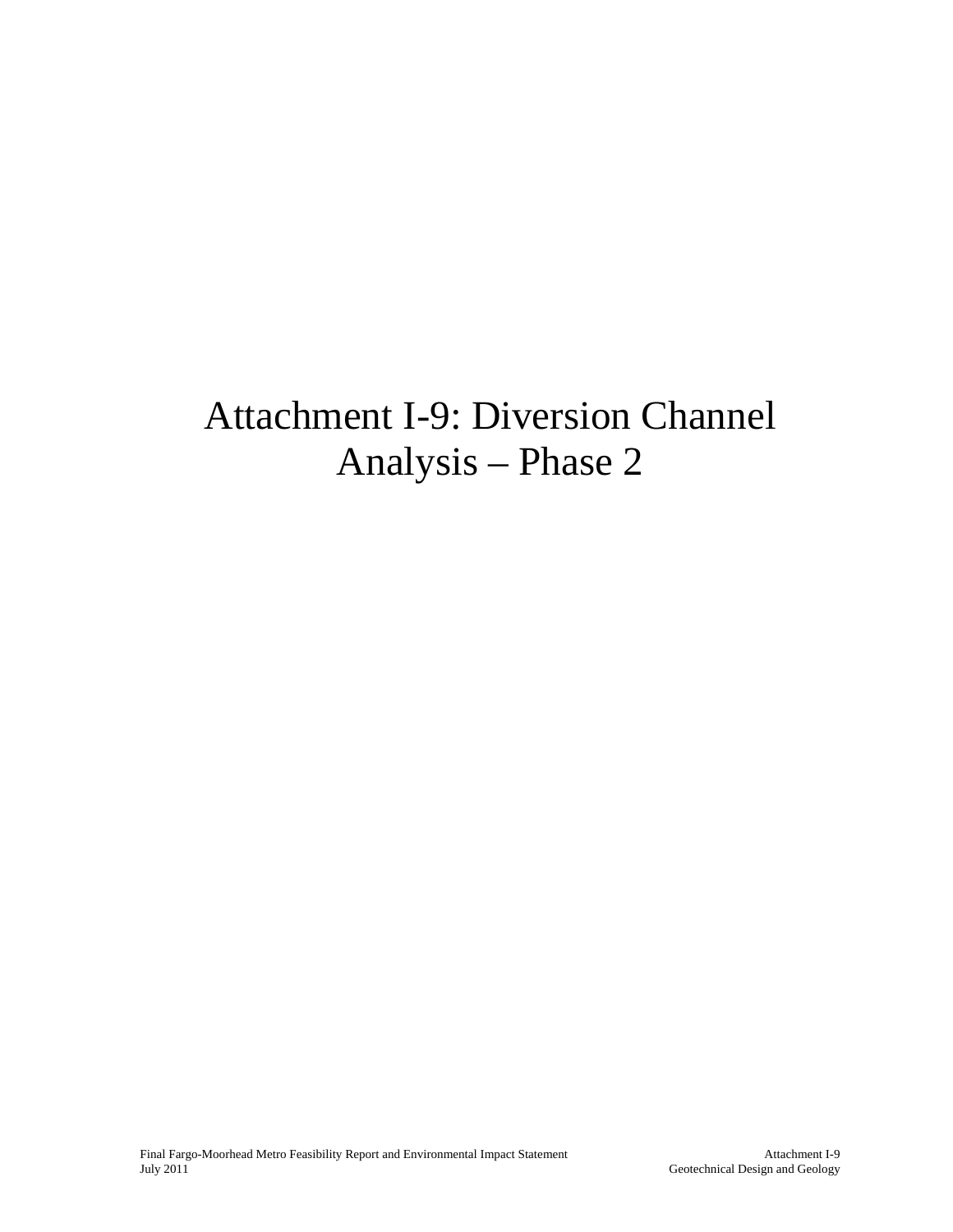

### **Fargo-Moorhead Metro Feasibility Study**

#### **Minnesota Diversion Modeling Results**

Computed By: KAH Bender Accomputed By: KAH Revised By: KAH Date: 4-Sep-08 Date: 28-De

Date: 28-Dec-09

#### **Diversion Channel**

- Analyzed using GeoStudio (SEEP/W & SLOPE/W)
- -Cross Sections revised based on Moore's revision on 7/20/09
- -500 ft Bottom Width Analyzed
- -Stratigraphy Based on Boring Logs taken by USACE

#### **Elevations**

- Ground Surface and Bottom of Channel Elevations Based on Moore Engineering Report, revision 7/20/09
	- The 3 different capacities (45k, 35k, and 25k CFS) all have same bottom channel elevation, but the channel has different widths.

#### **Spoil Area**

- -Spoil Embankment Top Width Varies with Depth & Width of Diversion Channel<br>Spoil Embankment Height of 10' 10'
- Spoil Embankment Height of 10' **10' 10'** 10
- Landside Slope 1':10' (Vert/Horz) 0.10
- Diversion Channel Slope 1':7' (Vert/Horz) 0.14

#### **Seepage Analysis**

- Only one half of the diversion channel was modeled (1/2 space)
- Model extended to 1750' (~1/3 mile) beyond toe of ditch slope
- Total Head boundary conditions used at the extent of model.
	- Total Head equals ground water elevation observed during drilling \*
		- Total Head in sand formation equals observed piezometric level (or if not observed, ground surface elevation)

#### **Diversion Channel Stability**

- Slope Stability computed using Spencer's Method with the Optimization function
- Two Factors of Safety's were analyzed for slope stability using entry/exit slip surface
	- Global Failure is indicated by slip surface initiating above 3/4 of the slope
- \*Localized Failure is indicated by slip surfaces initiating in below 3/4 of the slope and 5' above bottom of channel
- Undrained global failure is indicated by a slip surface initiating above 1/2 of the slope
- Factor of Safety against uplift/heave was calculated for Sections containing a sand seam. Both short and long term Factor of Safety's were computed.

#### **MN Diversion Channel Model Results**

\* Note: No Uplift/Heave was calculated for sections 1 and 3 due to the fact that there was no sand seam or permeable layer.

|                   |                                       |                                                           |                    |                                                                         |                             |                |                        |                                             |       | <b>Factor of Safety</b>                                                                  |                         |                             |              |                                                      |        |                                            |               |                                                                             |       |               |                                                         |               |                                    |                  |
|-------------------|---------------------------------------|-----------------------------------------------------------|--------------------|-------------------------------------------------------------------------|-----------------------------|----------------|------------------------|---------------------------------------------|-------|------------------------------------------------------------------------------------------|-------------------------|-----------------------------|--------------|------------------------------------------------------|--------|--------------------------------------------|---------------|-----------------------------------------------------------------------------|-------|---------------|---------------------------------------------------------|---------------|------------------------------------|------------------|
|                   |                                       |                                                           |                    |                                                                         |                             |                |                        | <b>Total Seepage into</b><br><b>Channel</b> |       |                                                                                          |                         |                             | Uplift/Heave |                                                      |        | <b>Long Term / Drained Slope Stability</b> |               |                                                                             |       |               | <b>Short Term / Undrained</b><br><b>Slope Stability</b> |               | <b>Extents for Failure Surface</b> |                  |
| Cross-<br>Section | <b>Channel</b><br><b>Bottom Width</b> | <b>Ground</b><br><b>Surface</b><br><b>Elevatioin [ft]</b> | <b>Water Table</b> | <b>Channel</b><br><b>Depth [ft]</b> Elevation [ft] Formation Depth [ft] | <b>Elevation</b><br>of Sand | <b>Channel</b> | [ft <sup>3</sup> /sec] |                                             |       | <b>Total Head in</b><br>[gal/day/LF] Y-Gradient Sand at Bottom Piping<br>of Channel [ft] |                         | <b>Short</b><br><b>Term</b> | Long<br>Term | <b>Global</b><br>Circular Opt   Circular   Wedge Opt | Global | <b>Global</b>                              | <b>Global</b> | Localized   Localized  <br>■ Wedge   Circular Opt   Circular   Circular Opt |       | <b>Global</b> | <b>Global</b><br><b>Circular</b>                        | <b>Global</b> | Local                              | <b>Undrained</b> |
|                   | 500                                   | 886                                                       | 881.5              | 876                                                                     |                             |                | 9.8473E-09             | 0.013                                       | 0.012 |                                                                                          | 55.56                   |                             |              | 1.722                                                | 1.746  |                                            |               | 1.887                                                                       |       | .935          | 1.967                                                   | 891           | 881                                | 886              |
|                   | 500                                   | 911                                                       | 906.1              | 882                                                                     | 848                         |                | 3.4786E-06             | 4.497                                       | 0.51  | 894.676                                                                                  | 1.30                    |                             | 1.79         | 0.886                                                | 0.928  |                                            |               | 0.386                                                                       | 0.408 | 1.607         | 1.693                                                   | 911           | 892                                | 902              |
|                   | 500                                   | 913                                                       | 906.9              | 886                                                                     |                             | 27             | 4.5601E-08             | 0.059                                       | 0.09  |                                                                                          | $\overline{z}$<br>0د. ا |                             |              | 1.201                                                | 1.206  | 1.204                                      | 1.321         | 1.083                                                                       | 1.098 | 1.325         | 1.350                                                   |               | 895                                | 905              |
|                   | 500                                   | 910                                                       | 906.6              | 892                                                                     | 864                         |                | 1.6371E-06             | 2.116                                       |       | 893.061                                                                                  | 6.80                    |                             | 17.59        | 2.689                                                | 2.705  |                                            |               | 2.484                                                                       | 2.536 | 2.874         | 3.142                                                   |               | 899                                | 906              |

 $\gamma_{\sf sat}$  = 104

|                          |                                               |                                                    |                    |                                                                         |                             |                |                        |                                             | <b>Factor of Safety</b> |                                                                          |              |                             |                     |                                               |        |                                            |               |                                                                                          |       |               |                                                         |               |                                    |                  |
|--------------------------|-----------------------------------------------|----------------------------------------------------|--------------------|-------------------------------------------------------------------------|-----------------------------|----------------|------------------------|---------------------------------------------|-------------------------|--------------------------------------------------------------------------|--------------|-----------------------------|---------------------|-----------------------------------------------|--------|--------------------------------------------|---------------|------------------------------------------------------------------------------------------|-------|---------------|---------------------------------------------------------|---------------|------------------------------------|------------------|
|                          |                                               |                                                    |                    |                                                                         |                             |                |                        | <b>Total Seepage into</b><br><b>Channel</b> |                         |                                                                          |              |                             | Uplift/Heave        |                                               |        | <b>Long Term / Drained Slope Stability</b> |               |                                                                                          |       |               | <b>Short Term / Undrained</b><br><b>Slope Stability</b> |               | <b>Extents for Failure Surface</b> |                  |
| <b>Cross-</b><br>Section | <b>Channel</b><br><b>Bottom Width</b><br>[ft] | <b>Ground</b><br>Surface<br><b>Elevatioin [ft]</b> | <b>Water Table</b> | <b>Channel</b><br><b>Depth [ft]</b> Elevation [ft] Formation Depth [ft] | <b>Elevation</b><br>of Sand | <b>Channel</b> | [ft <sup>3</sup> /sec] | <b>f</b> [gal/day/LF] Y-Gradient   S        |                         | <b>Total Head in</b><br><b>PILE 12 at Bottom PILE</b><br>of Channel [ft] |              | <b>Short</b><br><b>Term</b> | Lona<br><b>Term</b> | Global<br>Circular Opt   Circular   Wedge Opt | Global | <b>Global</b>                              | <b>Global</b> | <b>Localized   Localized</b><br><b>Nedge Circular Opt Circular Circular Opt Circular</b> |       | <b>Global</b> | Global                                                  | <b>Global</b> | Local                              | <b>Undrained</b> |
|                          | 500                                           | 911                                                | 906.1              | 882                                                                     | -848                        |                | 3.7446E-06             | 4.840                                       | 0.44                    | 893.501                                                                  | 1.52         | 1.25                        | 1.97                | 1.390                                         | 1.577  |                                            |               | 1.041                                                                                    | 1.138 | 2.189         | 2.662                                                   | 911           | 892                                | 902              |
|                          | 500                                           | 913                                                | 906.9              | 886                                                                     |                             |                | 4.4353E-08             | 0.057                                       | 0.08                    |                                                                          | 0.70<br>8.7V |                             |                     | 1.370                                         | 1.463  | 1.434                                      | 1.581         | 1.452                                                                                    | 1.503 | 1.467         | 1.511                                                   |               | 895                                | 905              |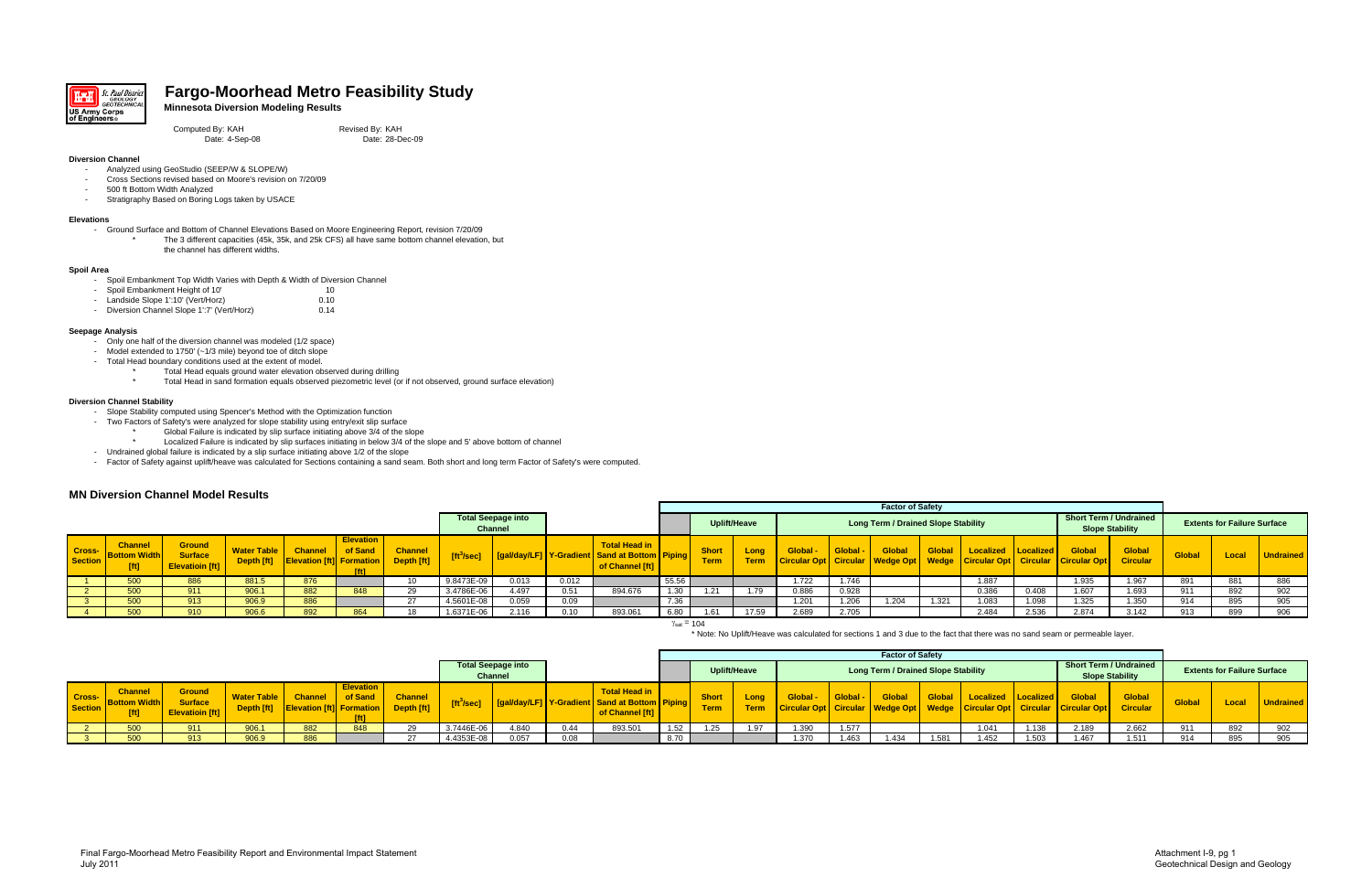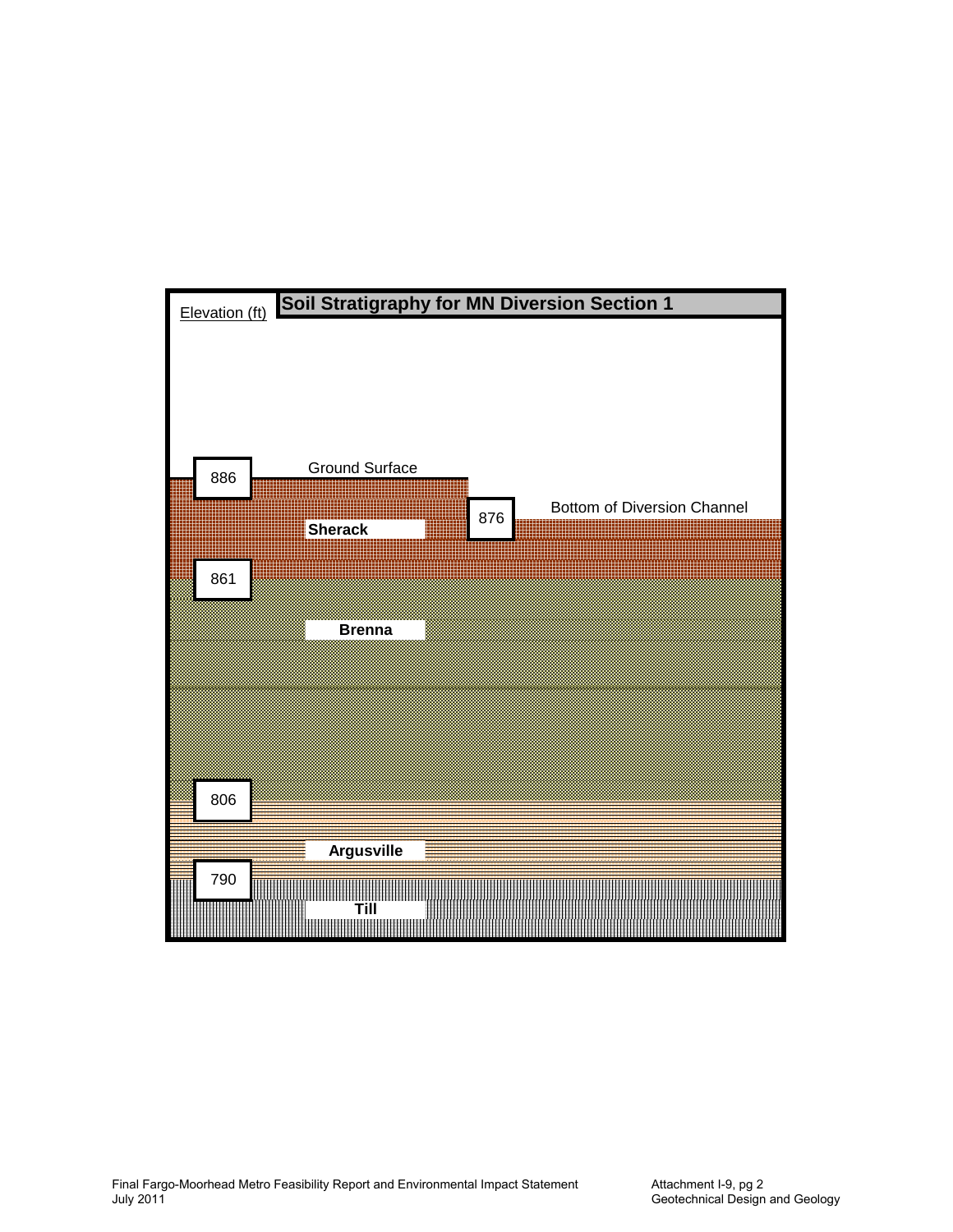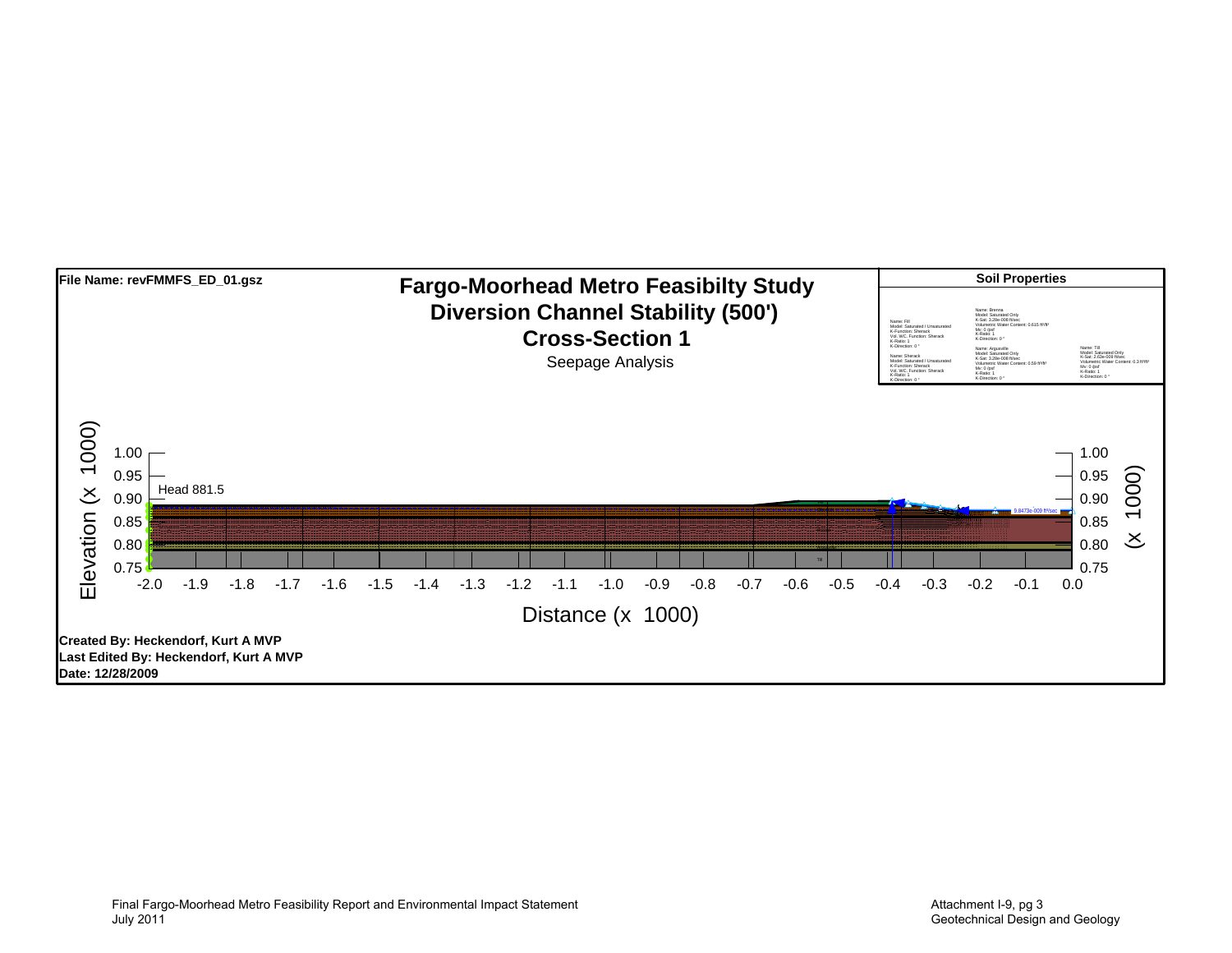## **y Study 00')**

|  | <b>Soil Properties</b> |  |
|--|------------------------|--|
|--|------------------------|--|

| Name: Fill<br>Model: Saturated / Unsaturated<br>K-Function: Sherack<br>Vol. WC. Function: Sherack<br>K-Ratio: 1 | Name: Brenna<br>Model: Saturated Only<br>K-Sat: 3.28e-008 ft/sec<br>Volumetric Water Content: 0.615 ft <sup>3</sup> /ft <sup>3</sup><br>$Mv: 0$ /psf<br>K-Ratio: 1<br>K-Direction: $0^{\circ}$ |                          |
|-----------------------------------------------------------------------------------------------------------------|------------------------------------------------------------------------------------------------------------------------------------------------------------------------------------------------|--------------------------|
| K-Direction: $0^{\circ}$                                                                                        | Name: Argusville                                                                                                                                                                               | Name: Till               |
| Name: Sherack                                                                                                   | Model: Saturated Only                                                                                                                                                                          | Model: Saturated (       |
| Model: Saturated / Unsaturated                                                                                  | K-Sat: 3.28e-008 ft/sec                                                                                                                                                                        | K-Sat: 2.63e-009 f       |
| K-Function: Sherack                                                                                             | Volumetric Water Content: 0.59 ft <sup>3/ft3</sup>                                                                                                                                             | Volumetric Water         |
| Vol. WC. Function: Sherack                                                                                      | $Mv: 0$ /psf                                                                                                                                                                                   | $Mv: 0$ /psf             |
| K-Ratio: 1                                                                                                      | K-Ratio: 1                                                                                                                                                                                     | K-Ratio: 1               |
| K-Direction: 0 °                                                                                                | K-Direction: $0^{\circ}$                                                                                                                                                                       | K-Direction: $0^{\circ}$ |

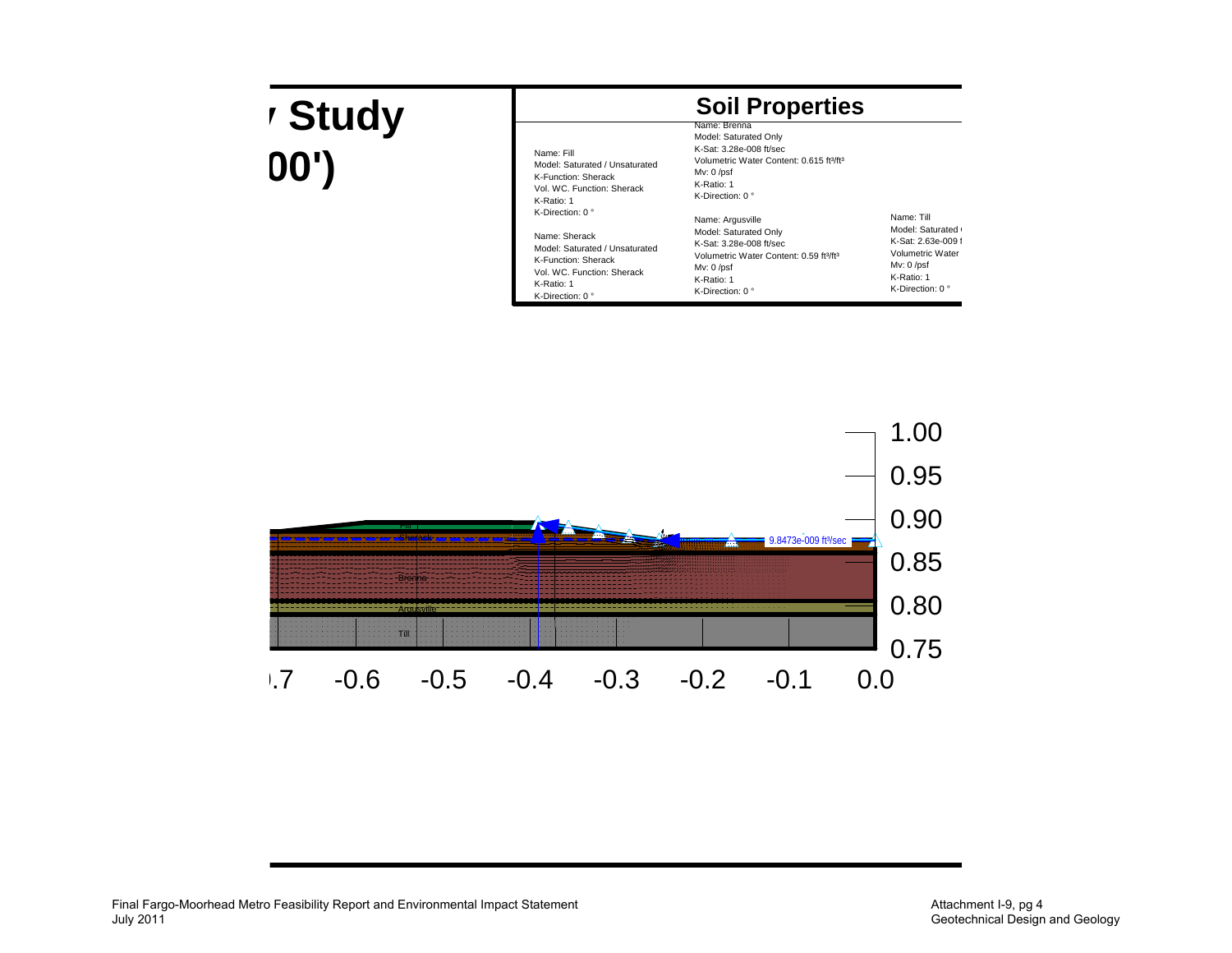## **y Study 00')**



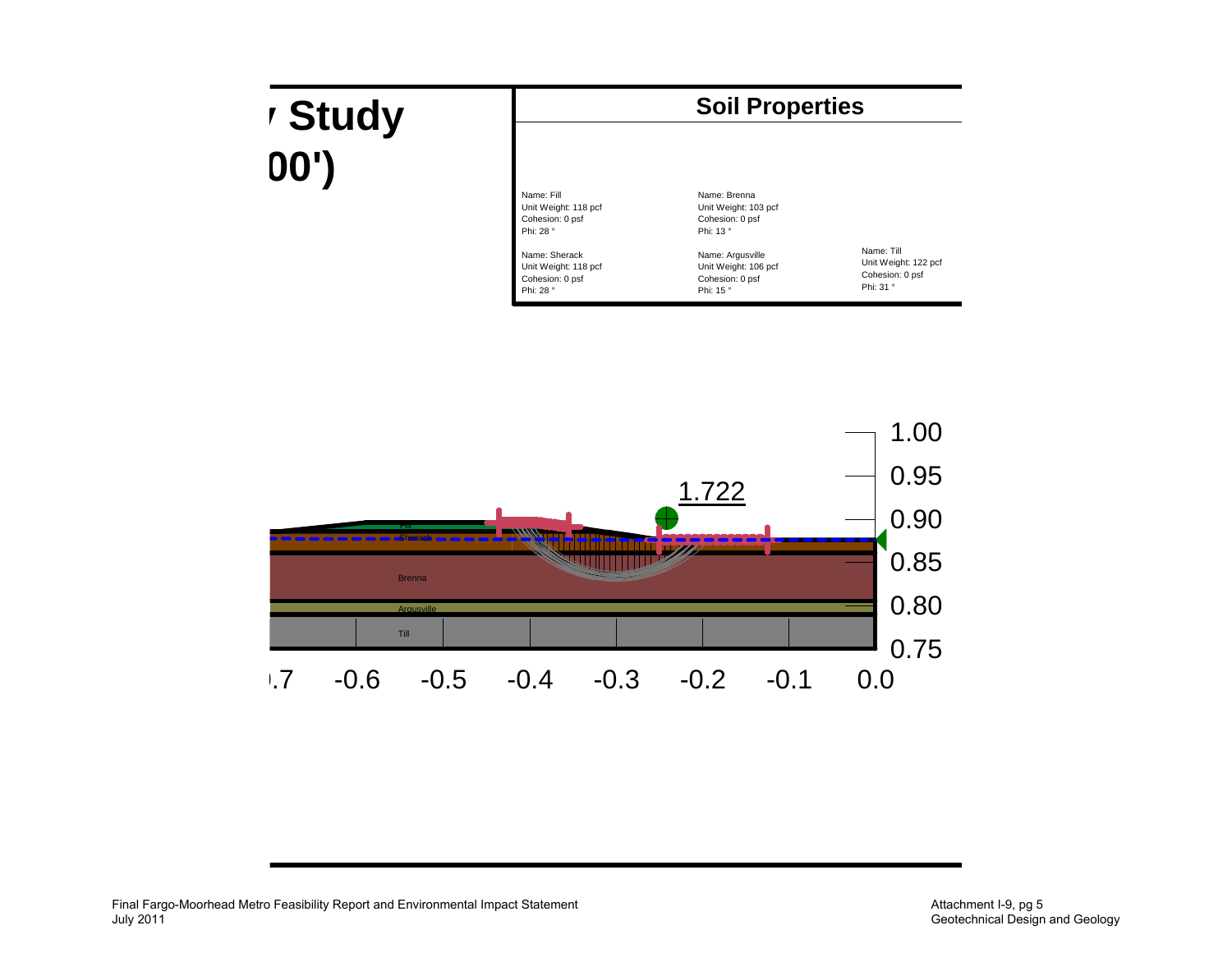## **y Study 00')**  $\left| \begin{array}{c} \frac{1}{2} & \frac{1}{2} \\ \frac{1}{2} & \frac{1}{2} \end{array} \right|$



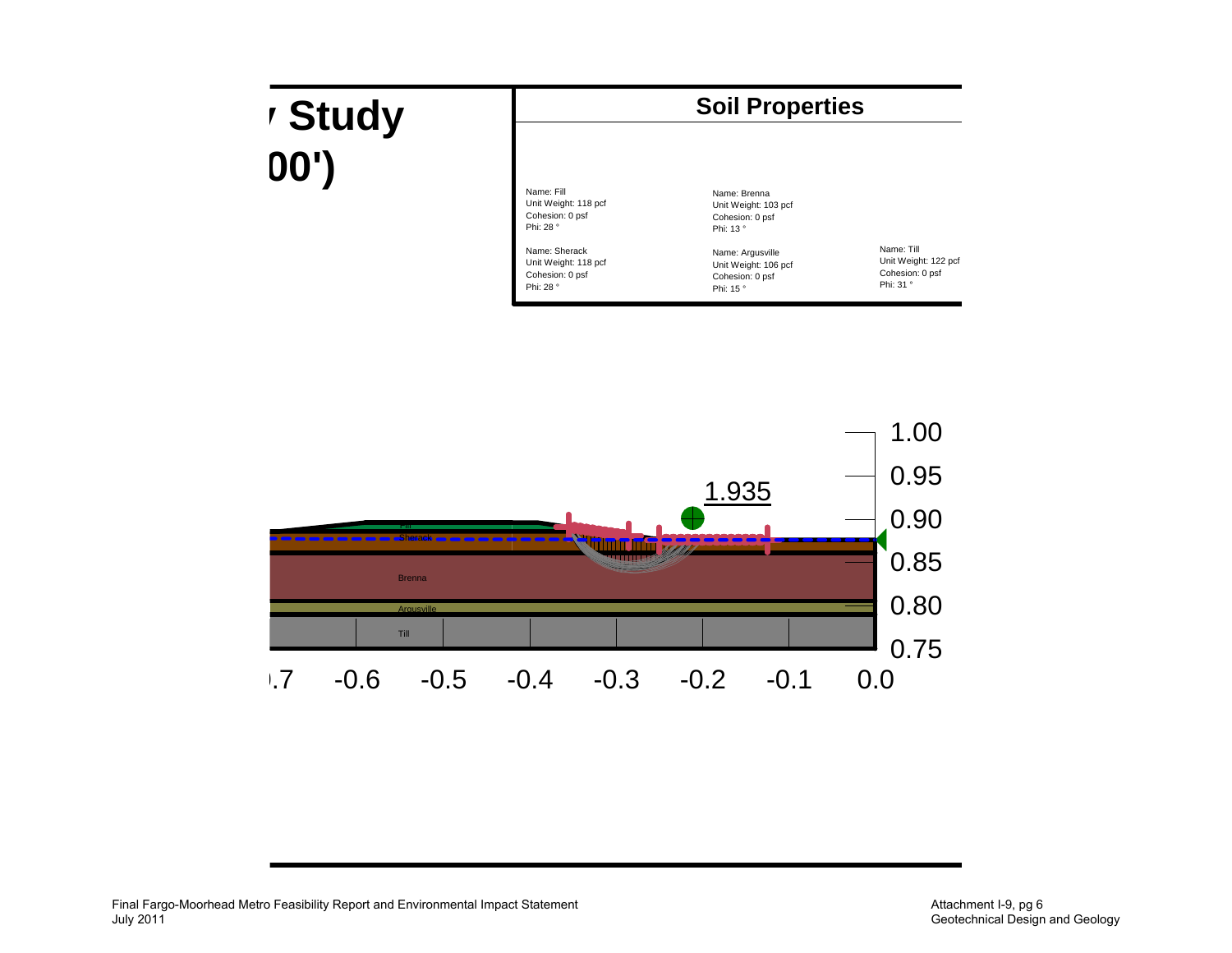## **y Study 00')**



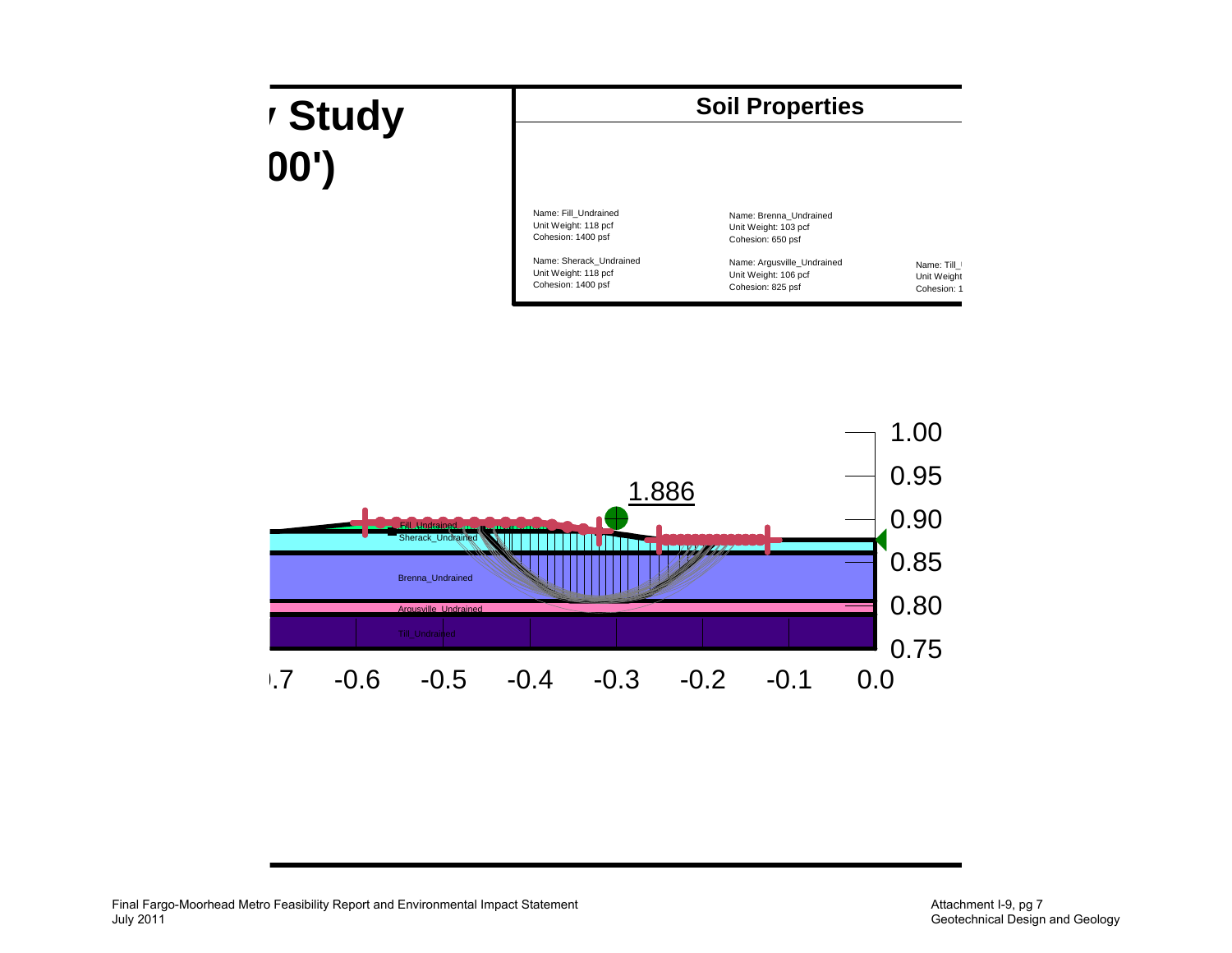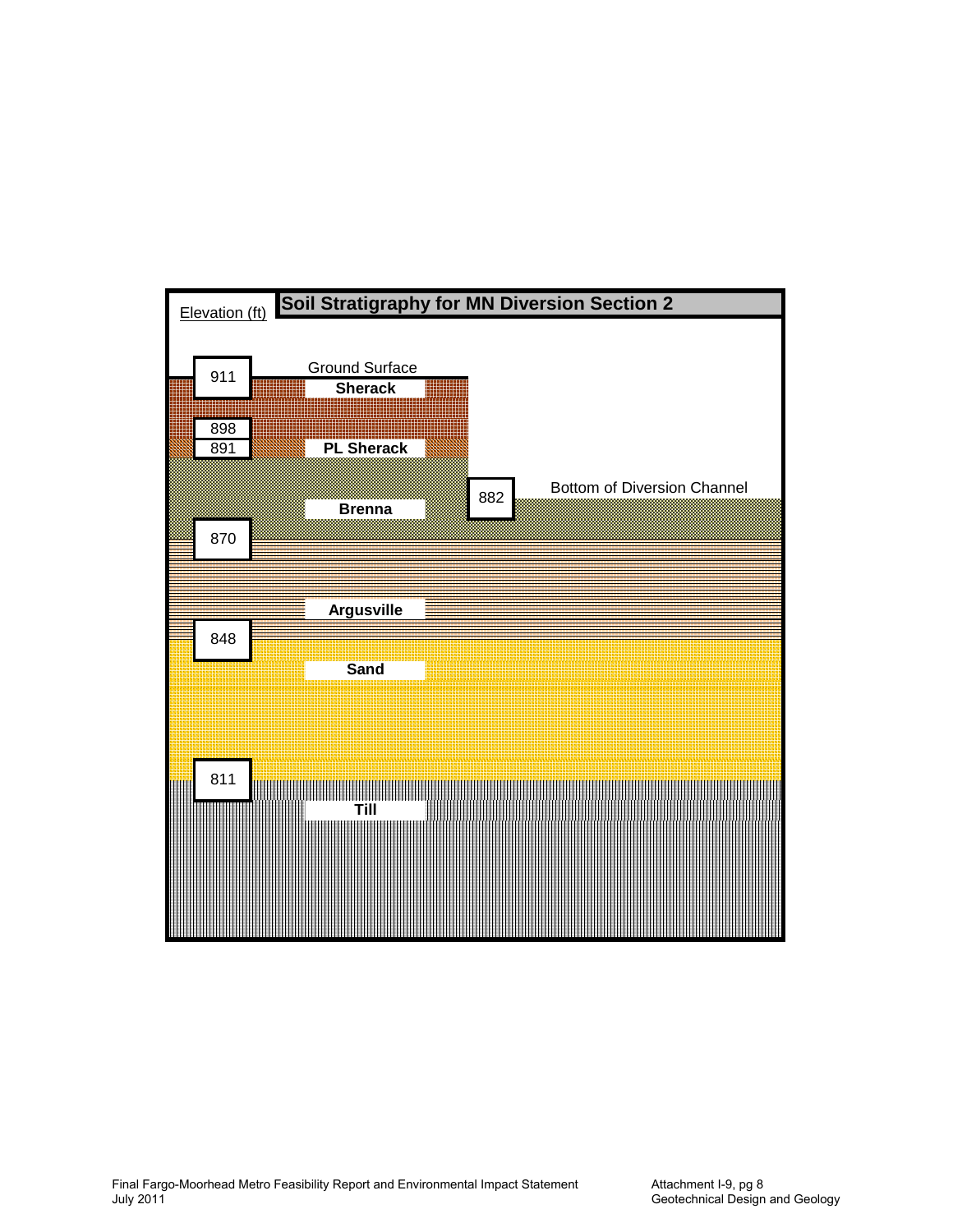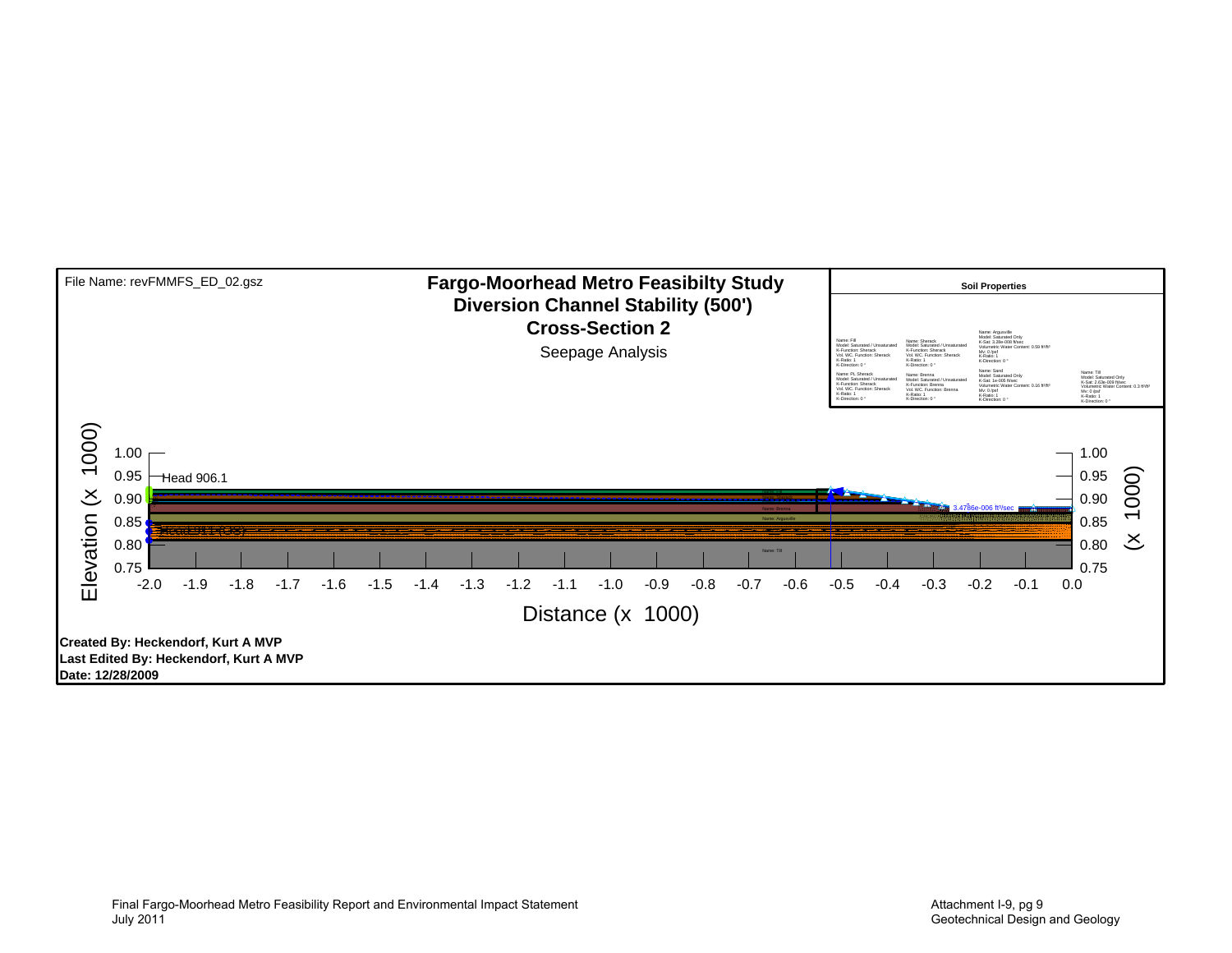| Name: Fill<br>Model: Saturated / Unsaturated<br>K-Function: Sherack<br>Vol. WC. Function: Sherack<br>K-Ratio: 1<br>K-Direction: $0^{\circ}$       | Name: Sherack<br>Model: Saturated / Unsaturated<br>K-Function: Sherack<br>Vol. WC. Function: Sherack<br>K-Ratio: 1<br>K-Direction: $0^{\circ}$ | Name: Argusville<br>Model: Saturated Only<br>K-Sat: 3.28e-008 ft/sec<br>Volumetric Water Content: 0.59 ft <sup>3/ft3</sup><br>$Mv: 0$ /psf<br>K-Ratio: 1<br>K-Direction: 0°   |                                                                                                                                  |
|---------------------------------------------------------------------------------------------------------------------------------------------------|------------------------------------------------------------------------------------------------------------------------------------------------|-------------------------------------------------------------------------------------------------------------------------------------------------------------------------------|----------------------------------------------------------------------------------------------------------------------------------|
| Name: PL Sherack<br>Model: Saturated / Unsaturated<br>K-Function: Sherack<br>Vol. WC. Function: Sherack<br>K-Ratio: 1<br>K-Direction: $0^{\circ}$ | Name: Brenna<br>Model: Saturated / Unsaturated<br>K-Function: Brenna<br>Vol. WC. Function: Brenna<br>K-Ratio: 1<br>K-Direction: $0^{\circ}$    | Name: Sand<br>Model: Saturated Only<br>$K-Sat: 1e-005$ ft/sec<br>Volumetric Water Content: 0.16 ft <sup>3/ft3</sup><br>Mv: $0$ /psf<br>K-Ratio: 1<br>K-Direction: $0^{\circ}$ | Name: Till<br>Model: Saturated<br>K-Sat: 2.63e-009<br>Volumetric Water<br>$Mv: 0$ /psf<br>K-Ratio: 1<br>K-Direction: $0^{\circ}$ |

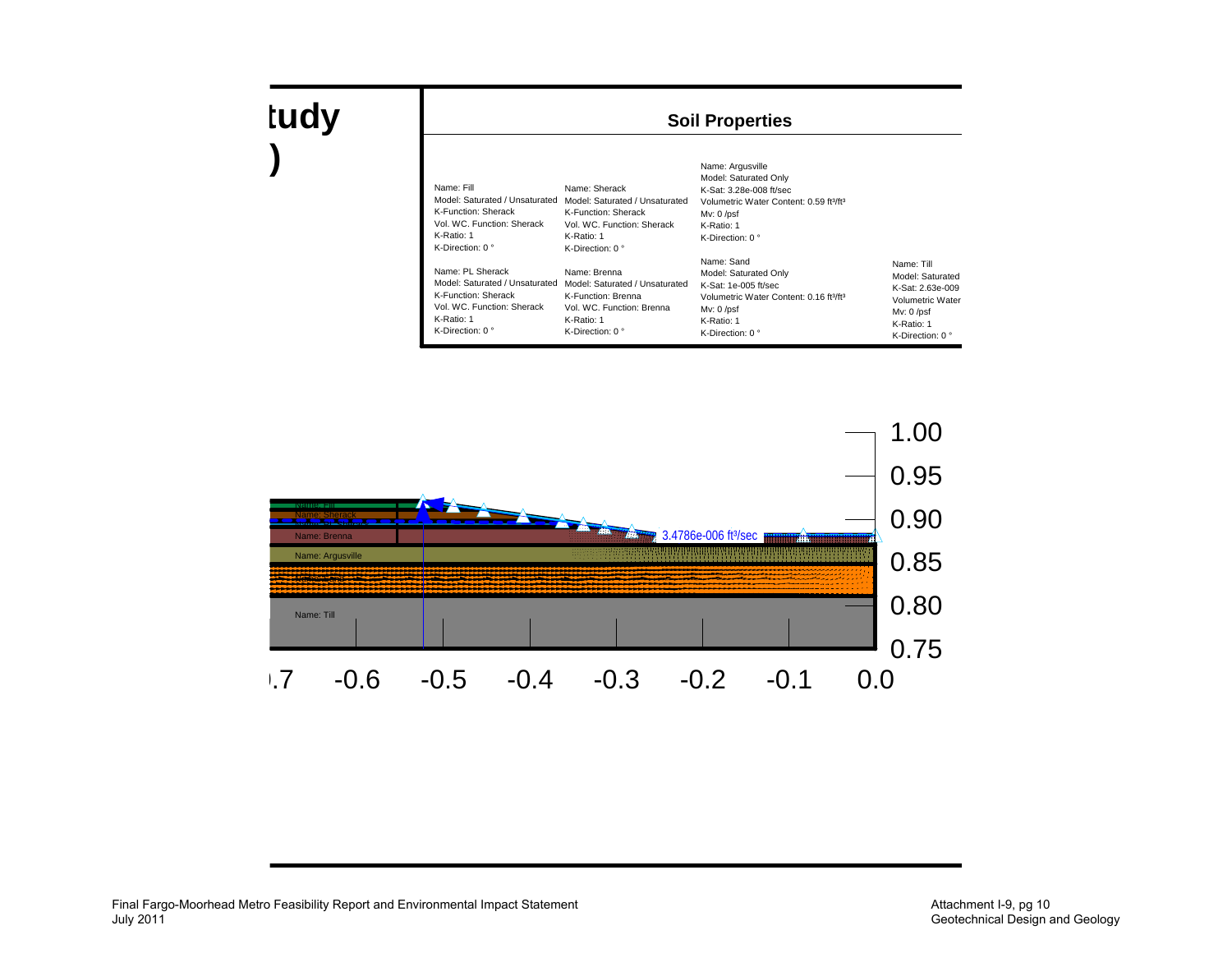|  | <b>Soil Properties</b> |
|--|------------------------|
|--|------------------------|

| Name: Fill           | Name: Sherack        | Name: Argusville     |                    |
|----------------------|----------------------|----------------------|--------------------|
| Model: Mohr-Coulomb  | Model: Mohr-Coulomb  | Model: Mohr-Coulomb  |                    |
| Unit Weight: 118 pcf | Unit Weight: 118 pcf | Unit Weight: 106 pcf |                    |
| Cohesion: 0 psf      | Cohesion: 0 psf      | Cohesion: 0 psf      |                    |
| Phi: 28°             | Phi: 28 °            | Phi: 15°             |                    |
| Phi-B: $0^{\circ}$   | Phi-B: $0^{\circ}$   | Phi-B: $0^{\circ}$   |                    |
| Name: PL Sherack     | Name: Brenna         | Name: Sand           | Name: Till         |
| Model: Mohr-Coulomb  | Model: Mohr-Coulomb  | Model: Mohr-Coulomb  | Model: Mohr-Coul   |
| Unit Weight: 112 pcf | Unit Weight: 103 pcf | Unit Weight: 128 pcf | Unit Weight: 122   |
| Cohesion: 0 psf      | Cohesion: 0 psf      | Cohesion: 0 psf      | Cohesion: 0 psf    |
| Phi: 19°             | Phi: 13°             | Phi: 30 °            | Phi: 31 °          |
| Phi-B: $0^{\circ}$   | Phi-B: $0^{\circ}$   | Phi-B: $0^{\circ}$   | Phi-B: $0^{\circ}$ |

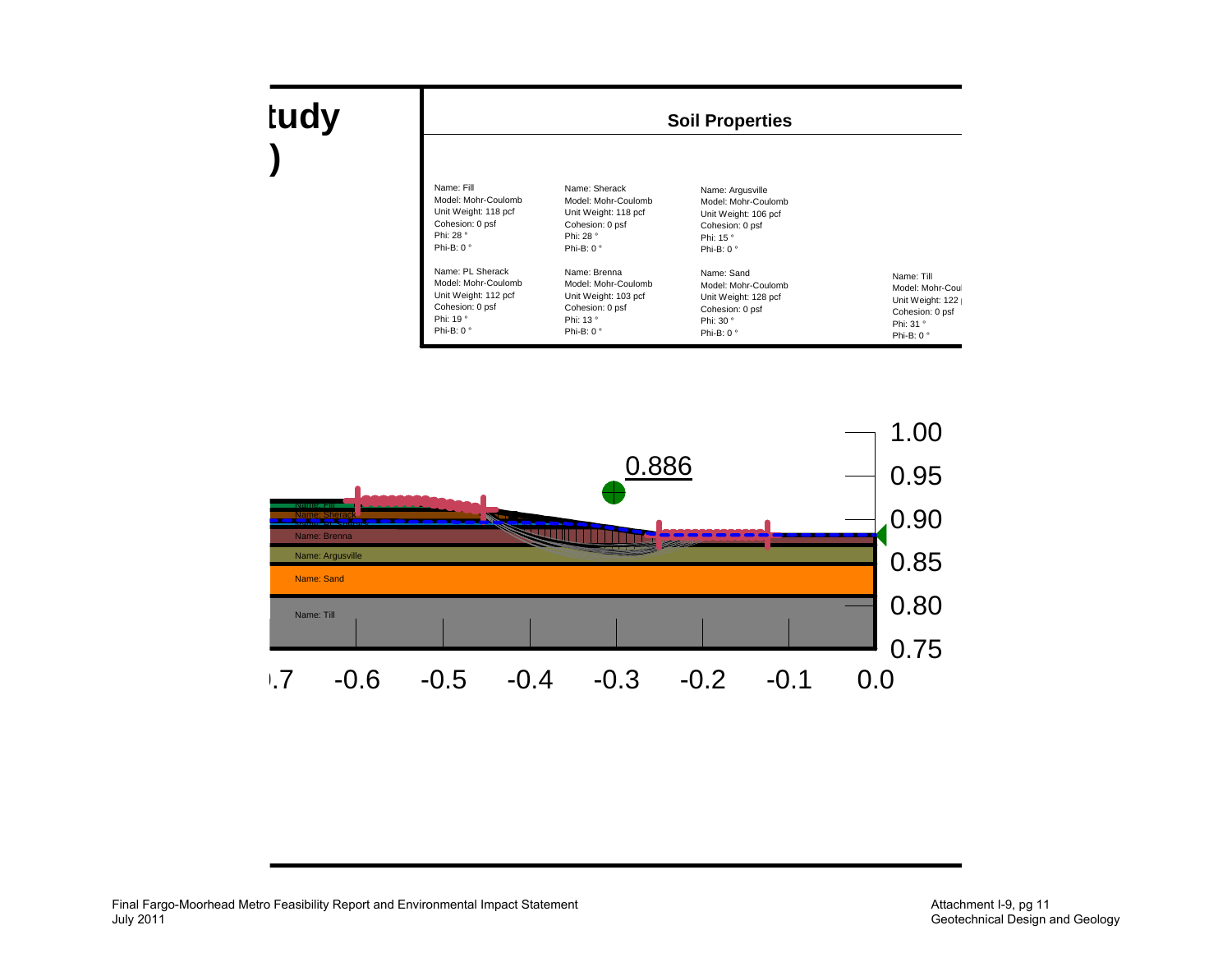| Name: Fill           | Name: Sherack        | Name: Argusville     |                    |
|----------------------|----------------------|----------------------|--------------------|
| Model: Mohr-Coulomb  | Model: Mohr-Coulomb  | Model: Mohr-Coulomb  |                    |
| Unit Weight: 118 pcf | Unit Weight: 118 pcf | Unit Weight: 106 pcf |                    |
| Cohesion: 0 psf      | Cohesion: 0 psf      | Cohesion: 0 psf      |                    |
| Phi: 28°             | Phi: 28 °            | Phi: 15°             |                    |
| Phi-B: $0^{\circ}$   | Phi-B: $0^{\circ}$   | Phi-B: $0^{\circ}$   |                    |
| Name: PL Sherack     | Name: Brenna         | Name: Sand           | Name: Till         |
| Model: Mohr-Coulomb  | Model: Mohr-Coulomb  | Model: Mohr-Coulomb  | Model: Mohr-Coul   |
| Unit Weight: 112 pcf | Unit Weight: 103 pcf | Unit Weight: 128 pcf | Unit Weight: 122   |
| Cohesion: 0 psf      | Cohesion: 0 psf      | Cohesion: 0 psf      | Cohesion: 0 psf    |
| Phi: 19°             | Phi: 13°             | Phi: 30°             | Phi: 31 °          |
| Phi-B: $0^{\circ}$   | Phi-B: $0^{\circ}$   | Phi-B: $0^{\circ}$   | Phi-B: $0^{\circ}$ |

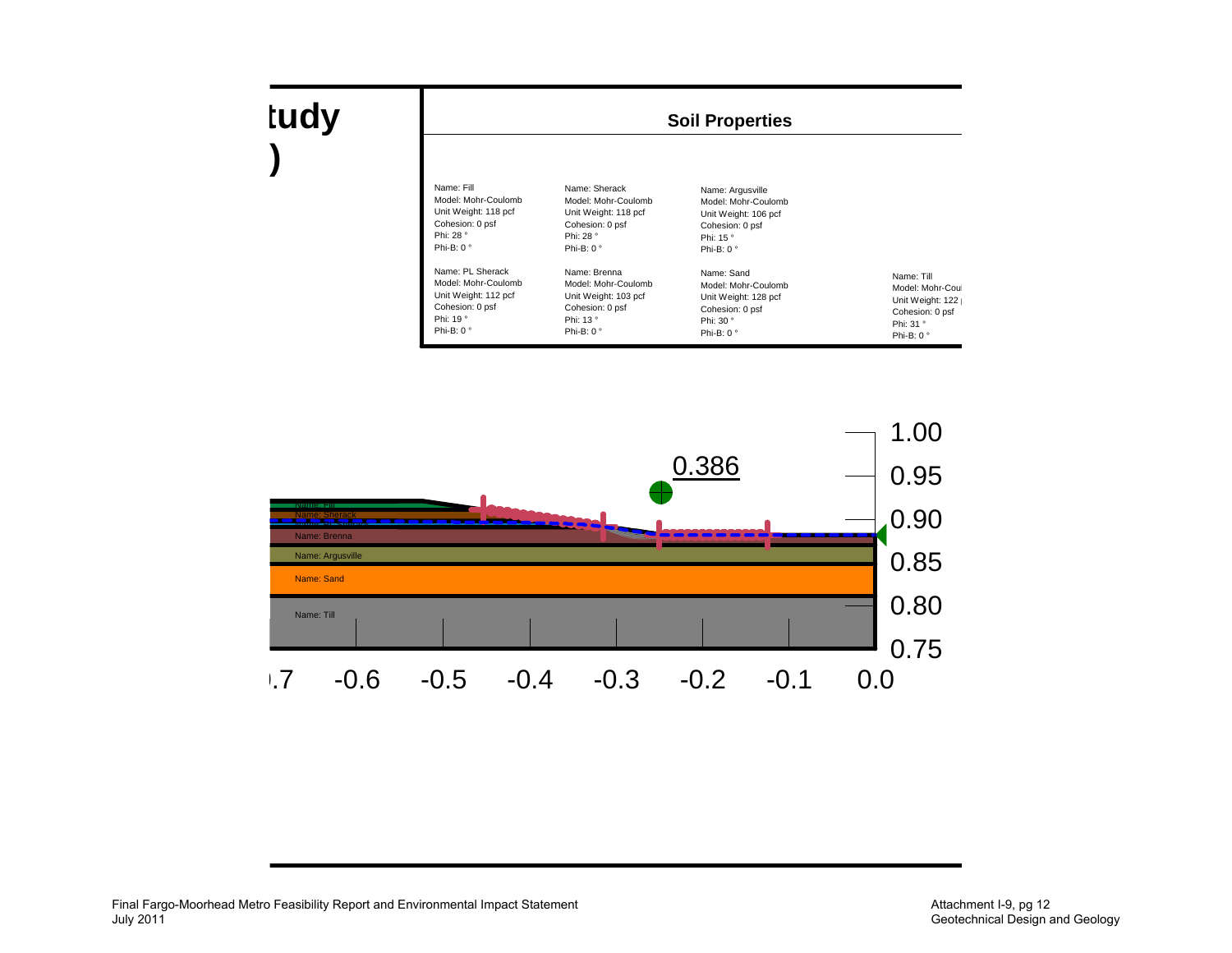

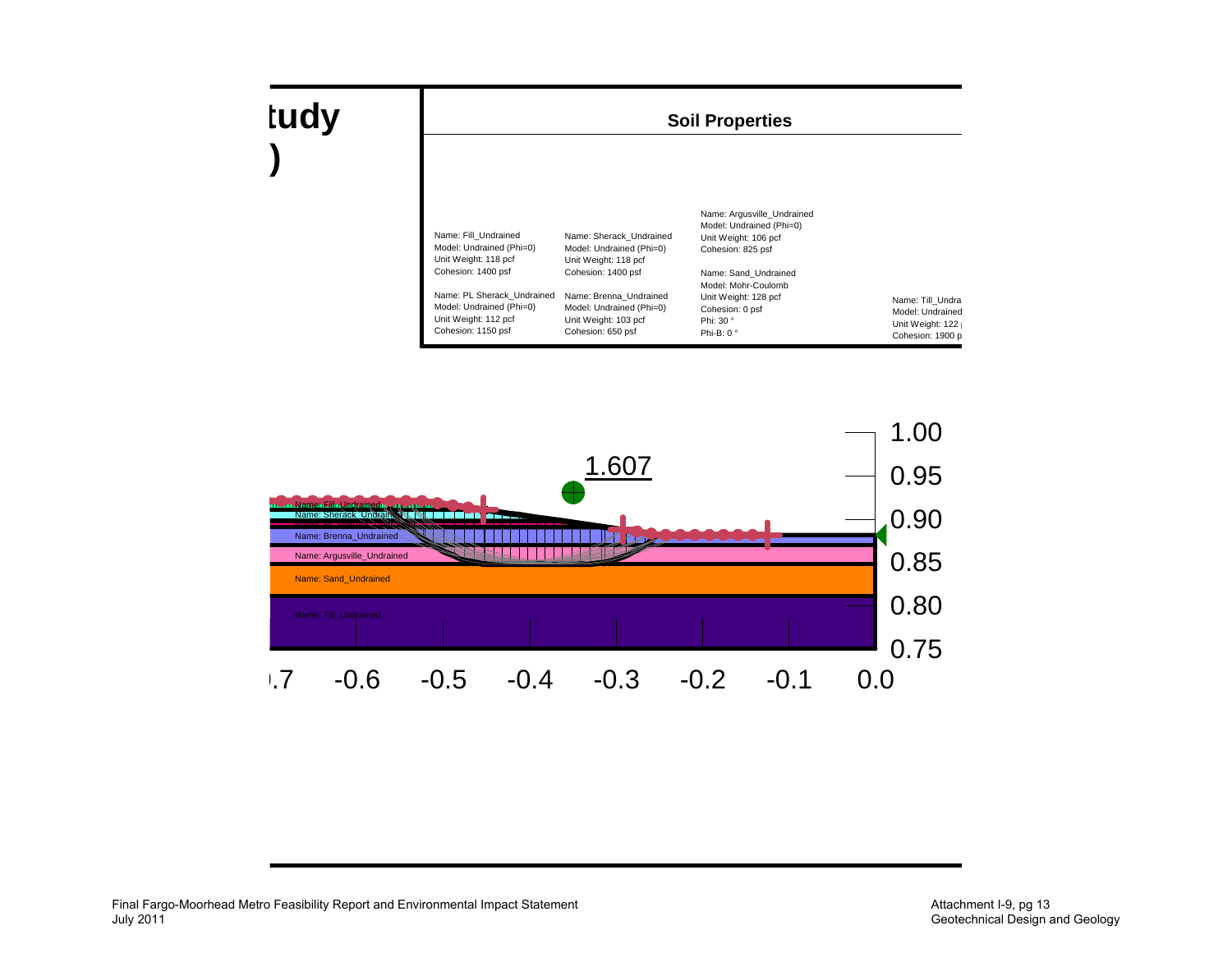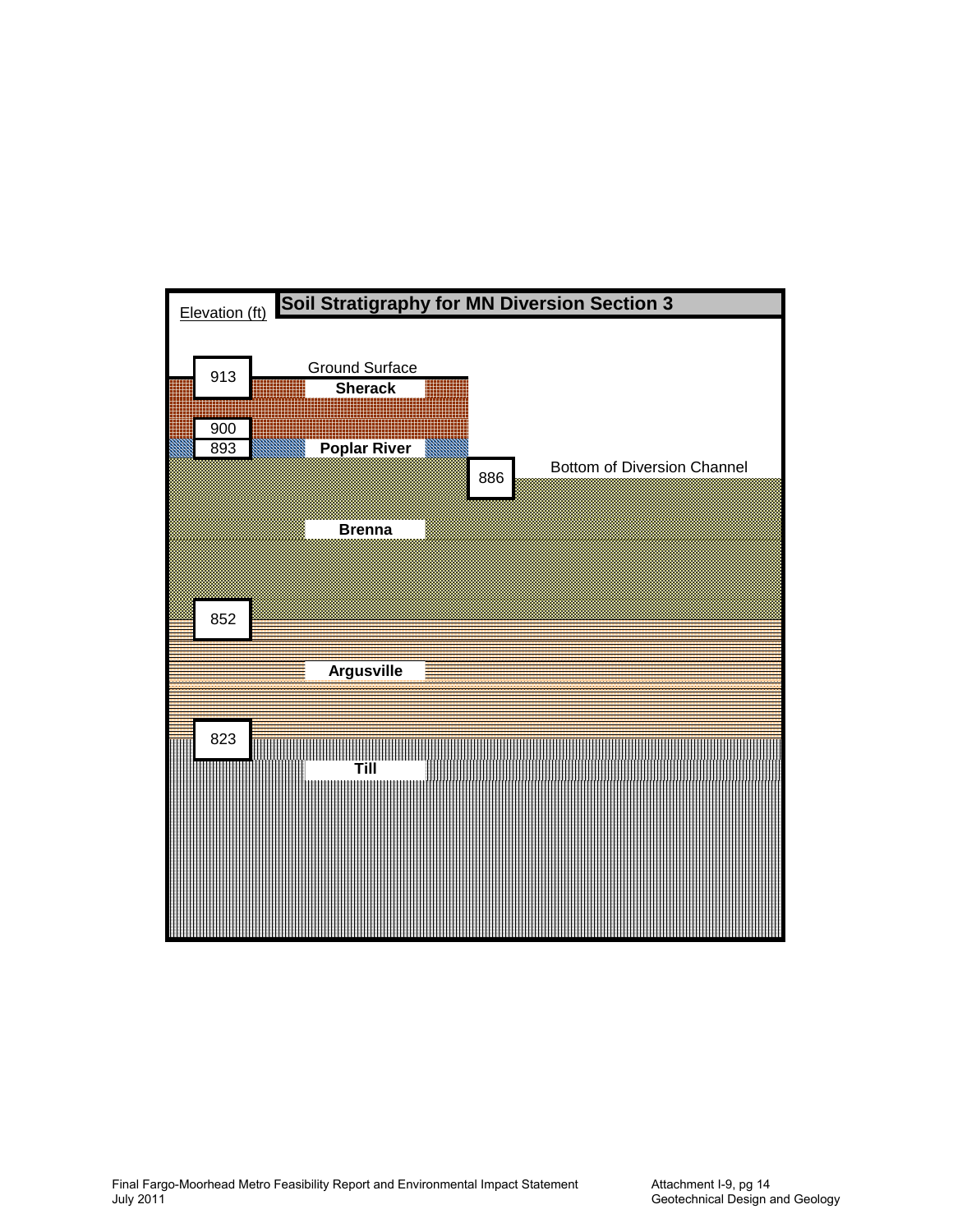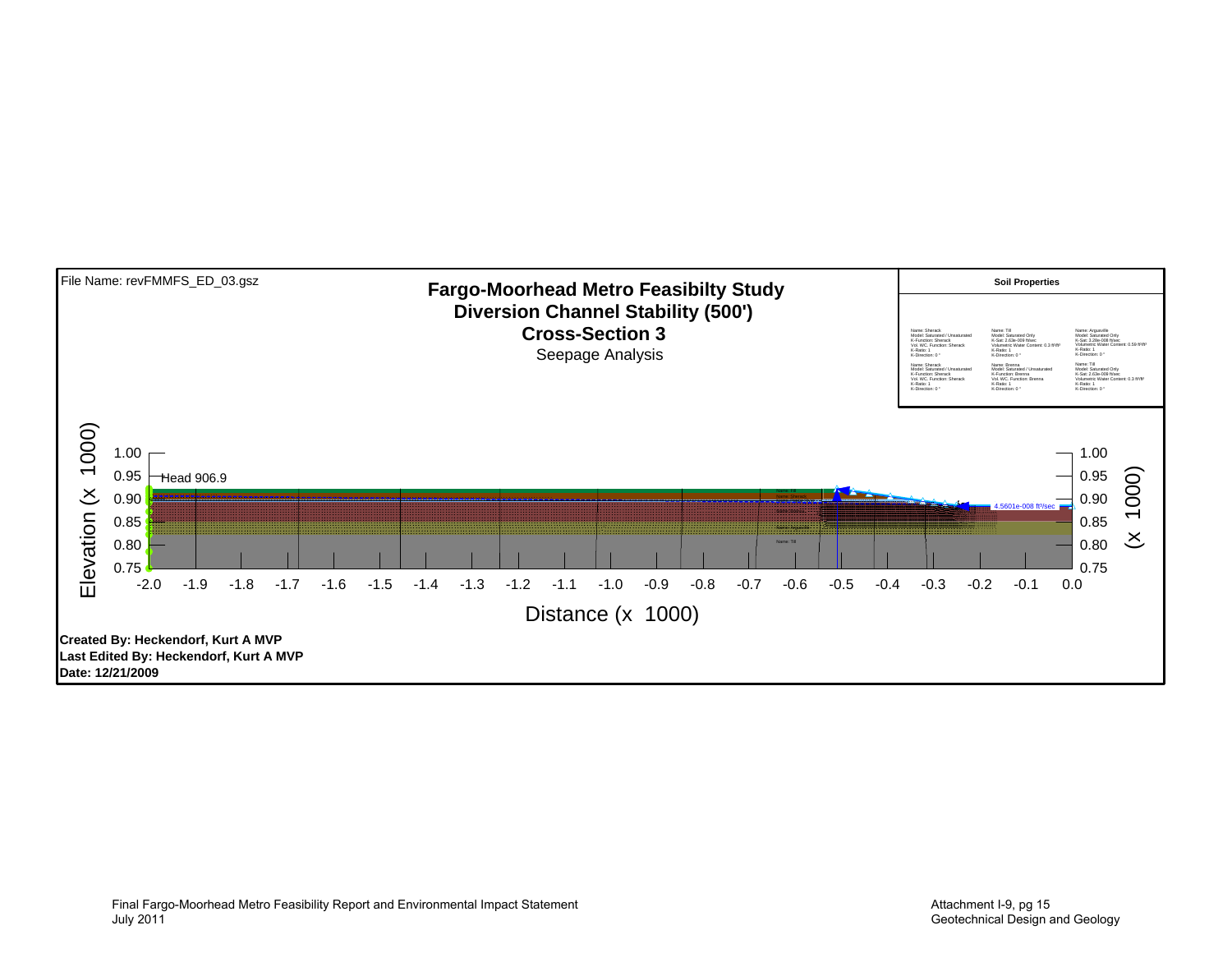| Name: Sherack                  | Name: Till                                        | Name: Argusville         |
|--------------------------------|---------------------------------------------------|--------------------------|
| Model: Saturated / Unsaturated | Model: Saturated Only                             | Model: Saturated Or      |
| K-Function: Sherack            | K-Sat: 2.63e-009 ft/sec                           | K-Sat: 3.28e-008 ft/s    |
| Vol. WC. Function: Sherack     | Volumetric Water Content: 0.3 ft <sup>3/ft3</sup> | Volumetric Water Co      |
| K-Ratio: 1                     | K-Ratio: 1                                        | K-Ratio: 1               |
| K-Direction: 0 °               | K-Direction: $0^{\circ}$                          | K-Direction: $0^{\circ}$ |
| Name: Sherack                  | Name: Brenna                                      | Name: Till               |
| Model: Saturated / Unsaturated | Model: Saturated / Unsaturated                    | Model: Saturated Or      |
| K-Function: Sherack            | K-Function: Brenna                                | K-Sat: 2.63e-009 ft/s    |
| Vol. WC. Function: Sherack     | Vol. WC. Function: Brenna                         | Volumetric Water Co      |
| K-Ratio: 1                     | K-Ratio: 1                                        | K-Ratio: 1               |
| K-Direction: $0^{\circ}$       | K-Direction: $0^{\circ}$                          | K-Direction: $0^{\circ}$ |
|                                |                                                   |                          |

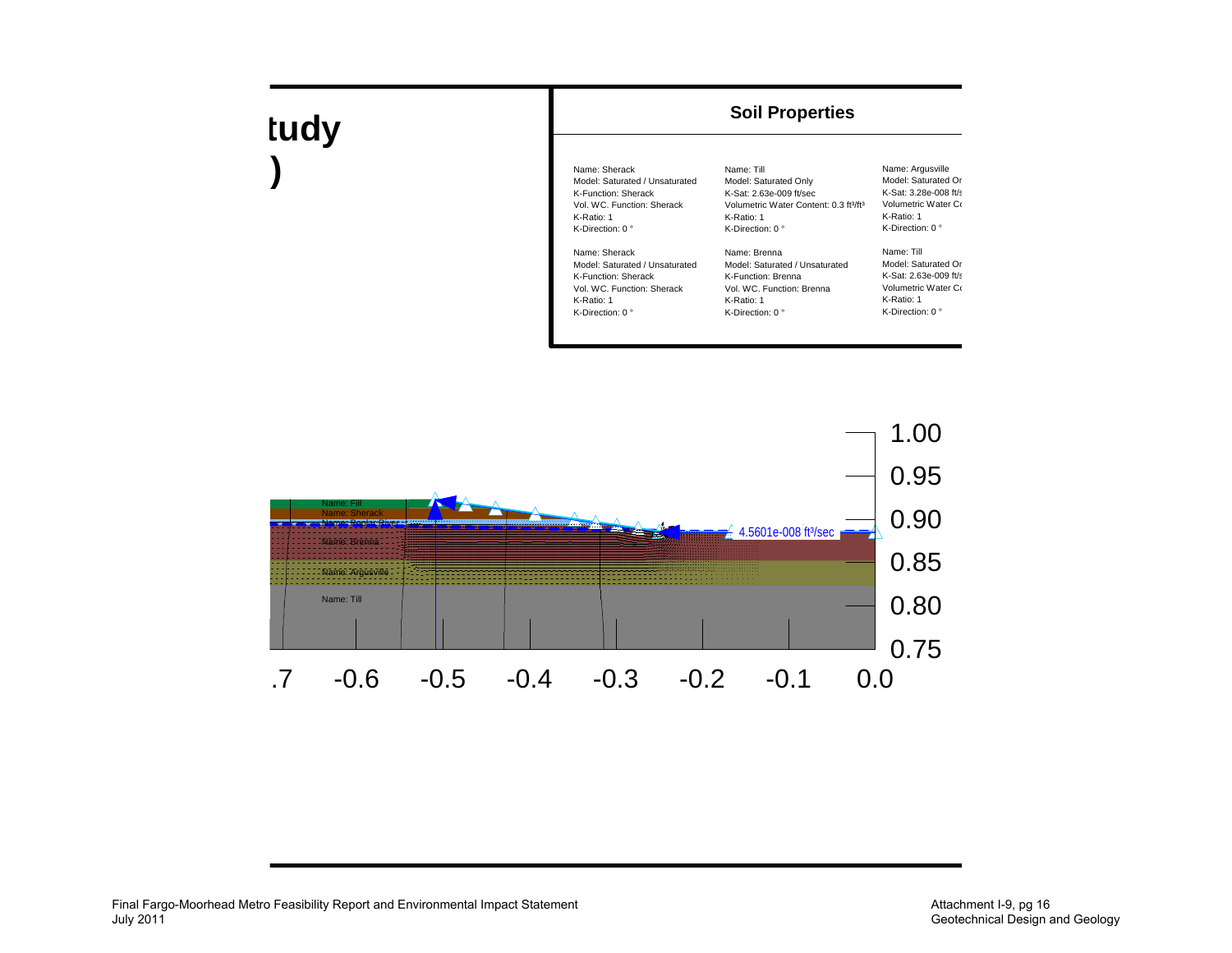

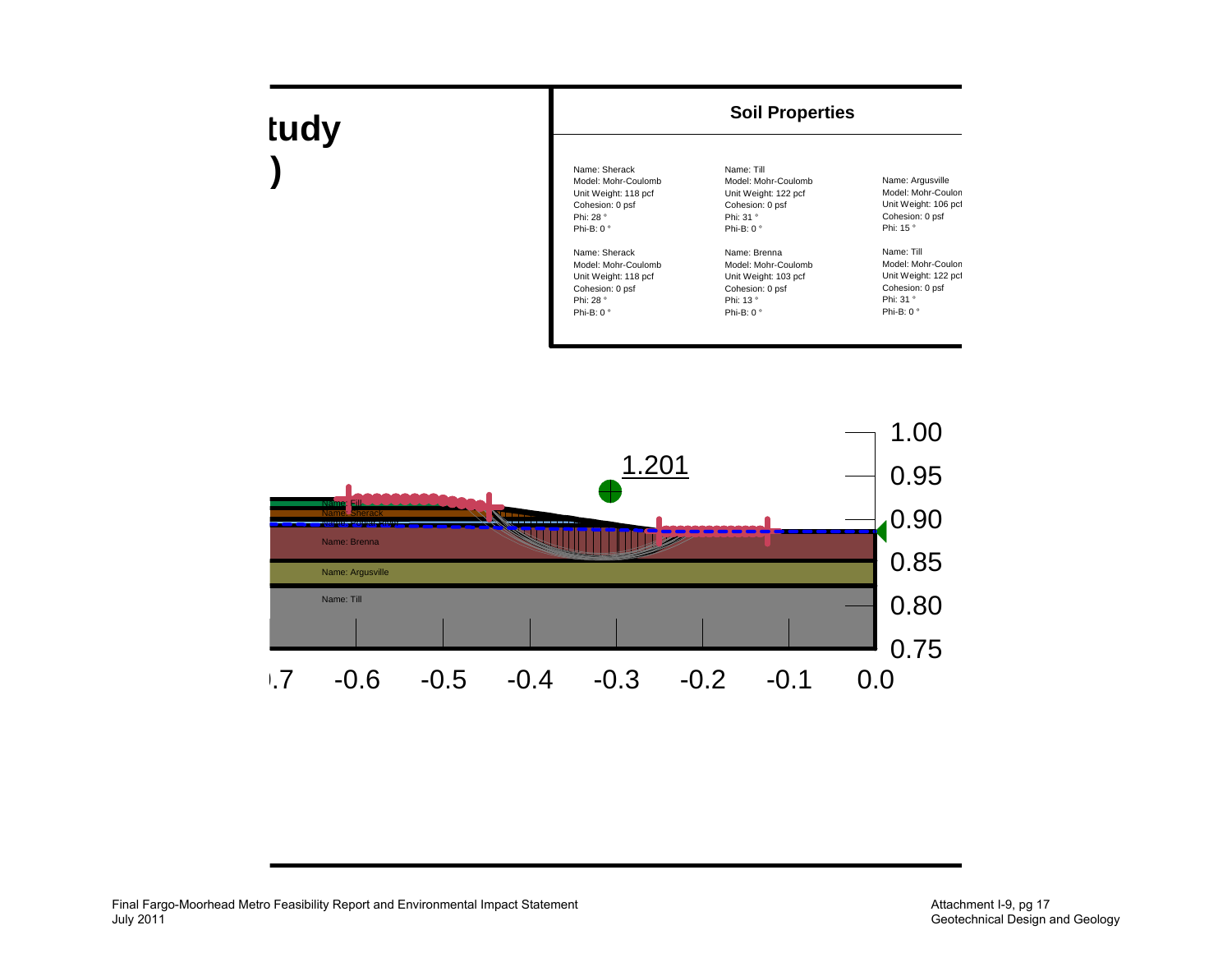

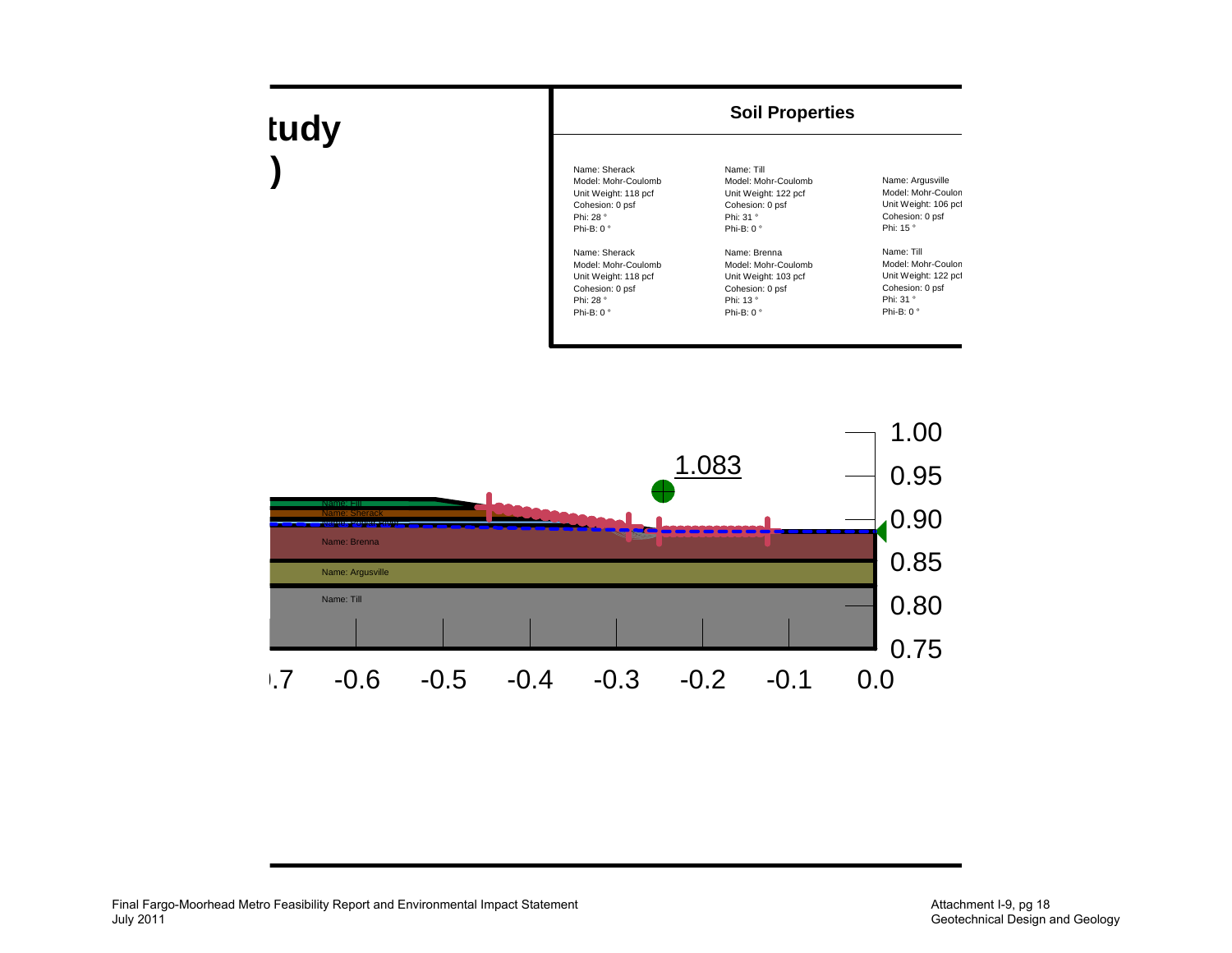

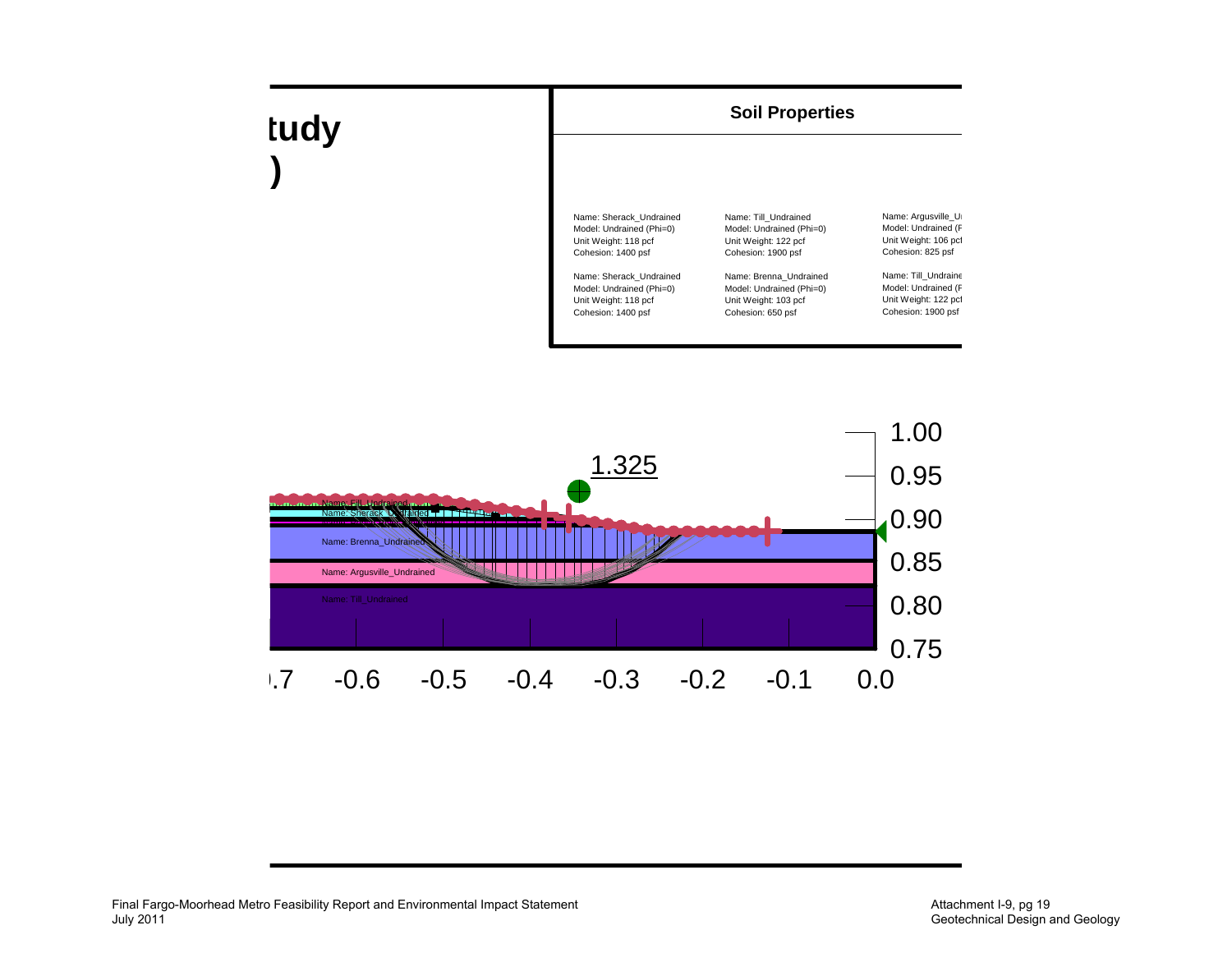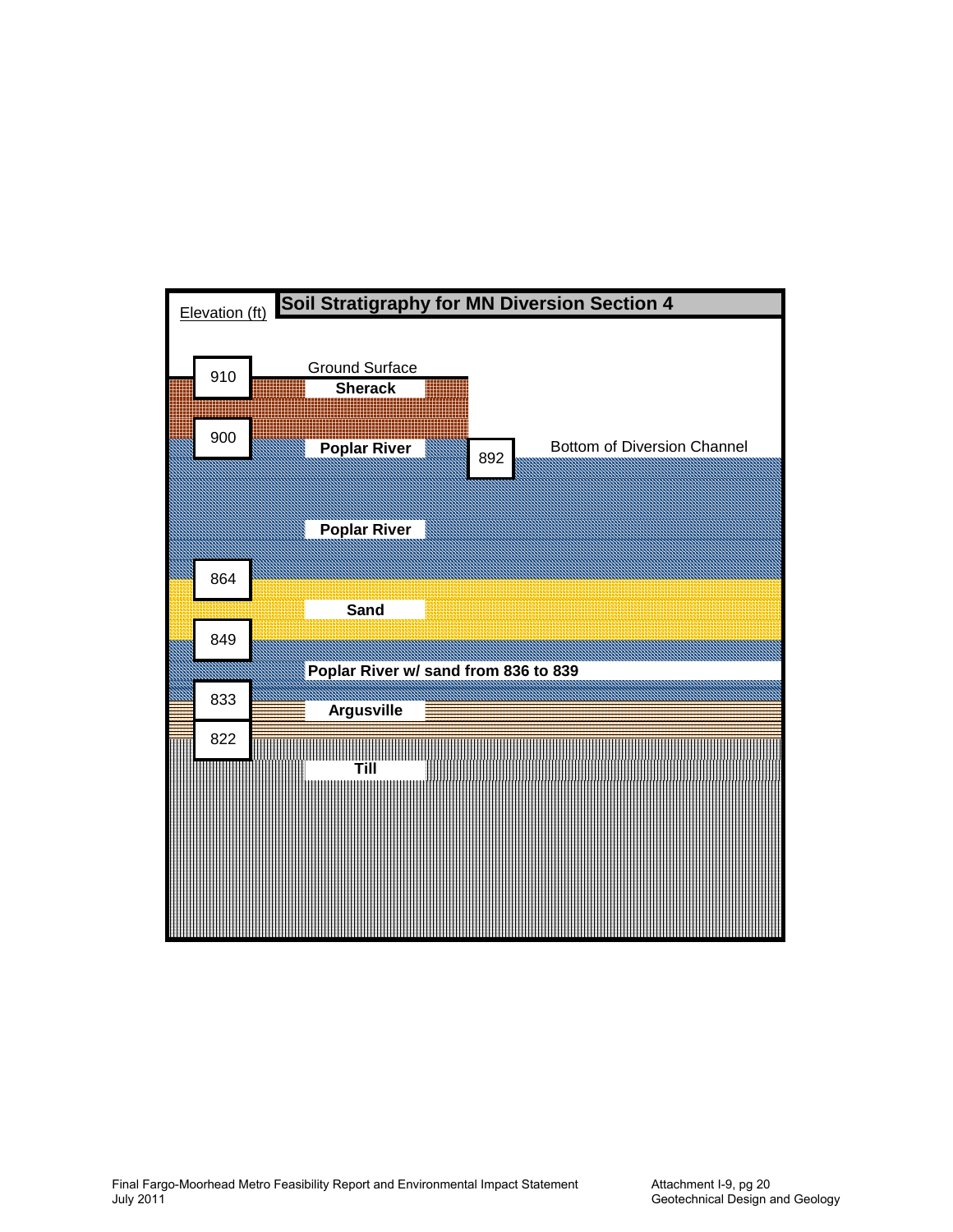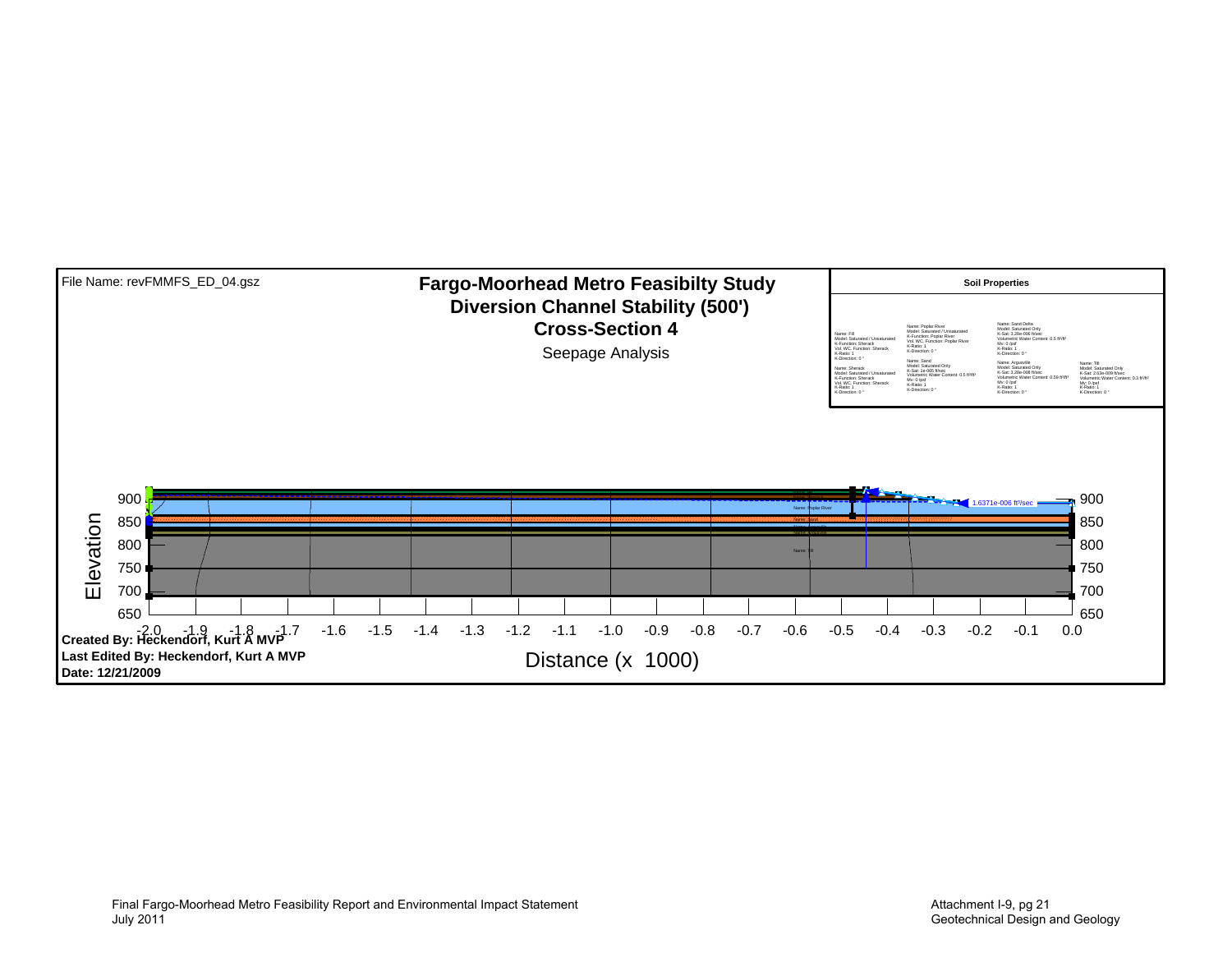### **udy )**

#### **Soil Properties**

| Name: Fill<br>Model: Saturated / Unsaturated<br>K-Function: Sherack<br>Vol. WC. Function: Sherack<br>K-Ratio: 1 | Name: Poplar River<br>Model: Saturated / Unsaturated<br>K-Function: Poplar River<br>Vol. WC. Function: Poplar River<br>K-Ratio: 1<br>K-Direction: $0^{\circ}$ |  |  |  |  |
|-----------------------------------------------------------------------------------------------------------------|---------------------------------------------------------------------------------------------------------------------------------------------------------------|--|--|--|--|
| K-Direction: $0^{\circ}$                                                                                        | Name: Sand                                                                                                                                                    |  |  |  |  |
| Name: Sherack                                                                                                   | Model: Saturated Only                                                                                                                                         |  |  |  |  |
| Model: Saturated / Unsaturated                                                                                  | K-Sat: 1e-005 ft/sec                                                                                                                                          |  |  |  |  |
| K-Function: Sherack                                                                                             | Volumetric Water Content: 0.5 ft <sup>3/ft3</sup>                                                                                                             |  |  |  |  |
| Vol. WC. Function: Sherack                                                                                      | Mv: 0 /psf                                                                                                                                                    |  |  |  |  |
| K-Ratio: 1                                                                                                      | K-Ratio: 1                                                                                                                                                    |  |  |  |  |
| K-Direction: $0^{\circ}$                                                                                        | K-Direction: $0^{\circ}$                                                                                                                                      |  |  |  |  |

Name: Sand Delta Model: Saturated Only K-Sat: 3.28e-006 ft/secVolumetric Water Content: 0.5 ft<sup>3</sup>/ft<sup>3</sup> Mv: 0 /psf K-Ratio: 1 K-Direction: 0 ° Name: Argusville Model: Saturated Only K-Sat: 3.28e-008 ft/secVolumetric Water Content: 0.59 ft<sup>3</sup>/ft<sup>3</sup> Volumetric Water ( Mv: 0 /psf K-Ratio: 1 K-Direction: 0 ° Name: Till Model: Saturated ( K-Sat: 2.63e-009 f Mv: 0 /psf K-Ratio: 1 K-Direction: 0 °

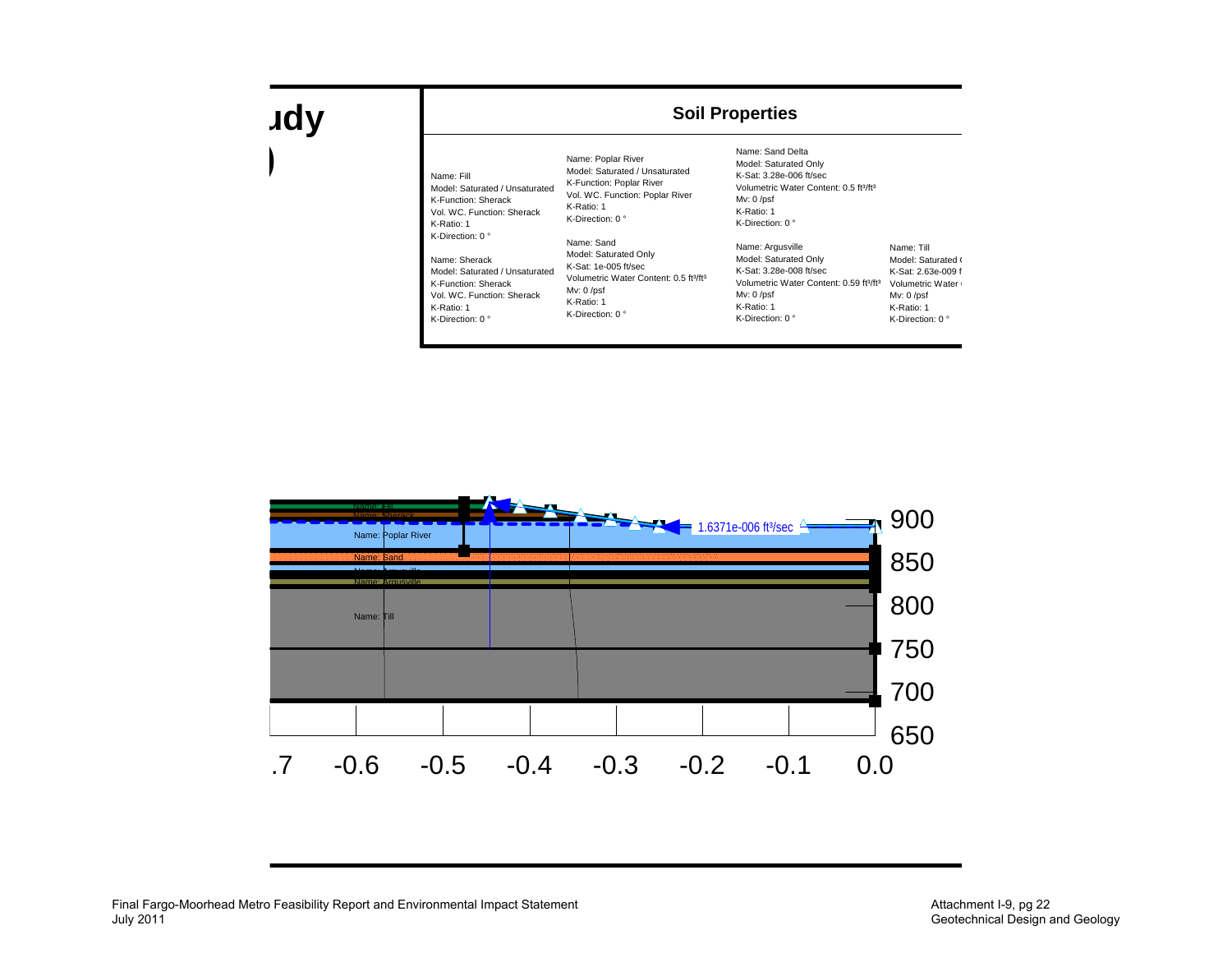### **udy )**

| Name: Fill           | Name: Poplar River   | Name: Sand Delta     |                      |
|----------------------|----------------------|----------------------|----------------------|
| Model: Mohr-Coulomb  | Model: Mohr-Coulomb  | Model: Mohr-Coulomb  |                      |
| Unit Weight: 118 pcf | Unit Weight: 116 pcf | Unit Weight: 128 pcf |                      |
| Cohesion: 0 psf      | Cohesion: 0 psf      | Cohesion: 0 psf      |                      |
| Phi: 28 °            | Phi: 26 °            | Phi: 26 °            |                      |
| Phi-B: $0^{\circ}$   | Phi-B: $0^{\circ}$   | Phi-B: $0^{\circ}$   |                      |
| Name: Sherack        | Name: Sand           | Name: Argusville     | Name: Till           |
| Model: Mohr-Coulomb  | Model: Mohr-Coulomb  | Model: Mohr-Coulomb  | Model: Mohr-Coulomb  |
| Unit Weight: 118 pcf | Unit Weight: 128 pcf | Unit Weight: 106 pcf | Unit Weight: 122 pcf |
| Cohesion: 0 psf      | Cohesion: 0 psf      | Cohesion: 0 psf      | Cohesion: 0 psf      |
| Phi: 28 °            | Phi: 30 °            | Phi: 15 °            | Phi: 31 °            |
| Phi-B: $0^{\circ}$   | Phi-B: $0^{\circ}$   | Phi-B: $0^{\circ}$   | Phi-B: $0^{\circ}$   |

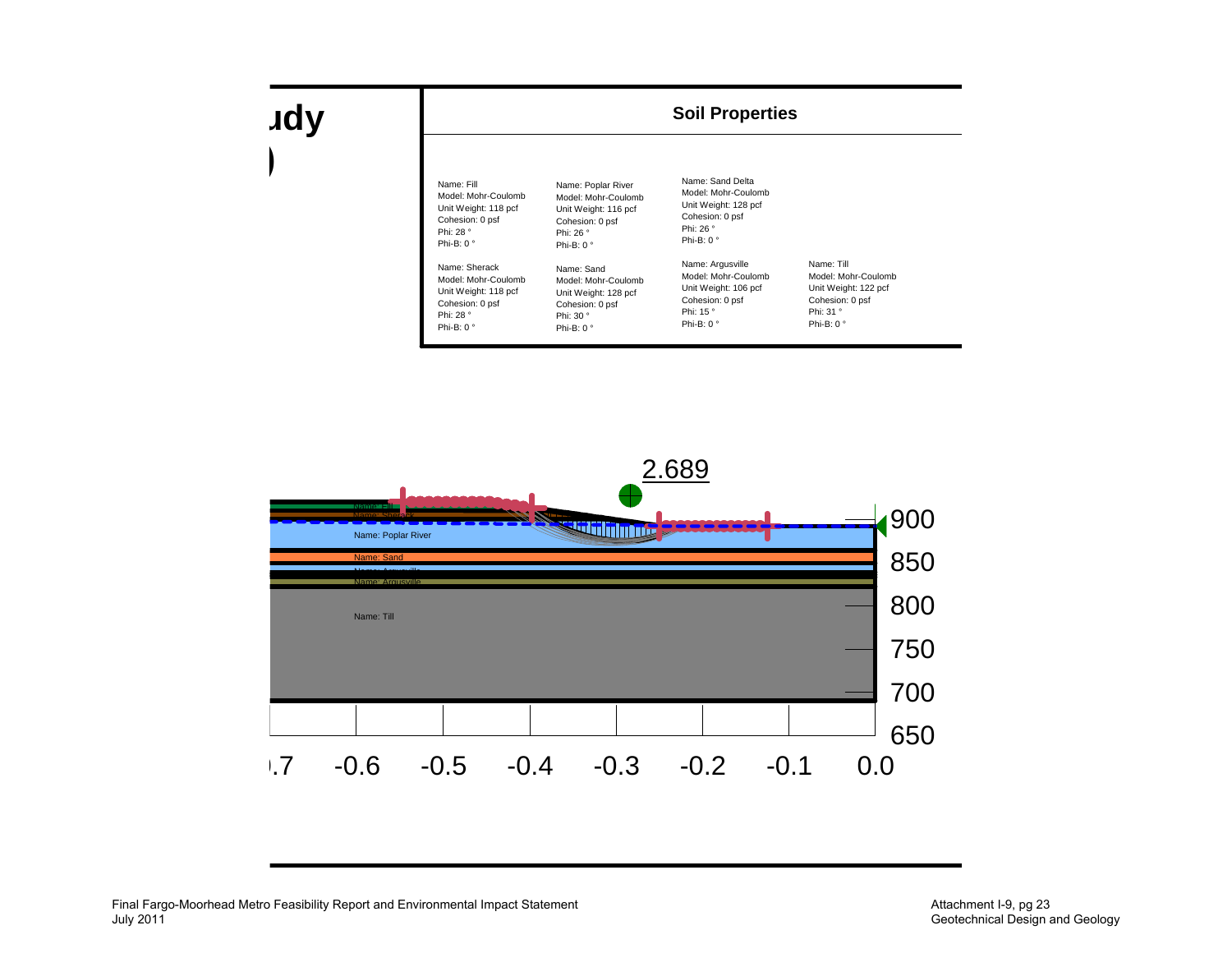### **udy )**

| Name: Fill           | Name: Poplar River   | Name: Sand Delta     |                      |
|----------------------|----------------------|----------------------|----------------------|
| Model: Mohr-Coulomb  | Model: Mohr-Coulomb  | Model: Mohr-Coulomb  |                      |
| Unit Weight: 118 pcf | Unit Weight: 116 pcf | Unit Weight: 128 pcf |                      |
| Cohesion: 0 psf      | Cohesion: 0 psf      | Cohesion: 0 psf      |                      |
| Phi: 28 °            | Phi: 26 °            | Phi: 26 °            |                      |
| Phi-B: $0^{\circ}$   | Phi-B: $0^{\circ}$   | Phi-B: $0^{\circ}$   |                      |
| Name: Sherack        | Name: Sand           | Name: Argusville     | Name: Till           |
| Model: Mohr-Coulomb  | Model: Mohr-Coulomb  | Model: Mohr-Coulomb  | Model: Mohr-Coulomb  |
| Unit Weight: 118 pcf | Unit Weight: 128 pcf | Unit Weight: 106 pcf | Unit Weight: 122 pcf |
| Cohesion: 0 psf      | Cohesion: 0 psf      | Cohesion: 0 psf      | Cohesion: 0 psf      |
| Phi: 28 °            | Phi: 30 °            | Phi: 15 °            | Phi: 31 °            |
| Phi-B: $0^{\circ}$   | Phi-B: $0^{\circ}$   | Phi-B: $0^{\circ}$   | Phi-B: $0^{\circ}$   |

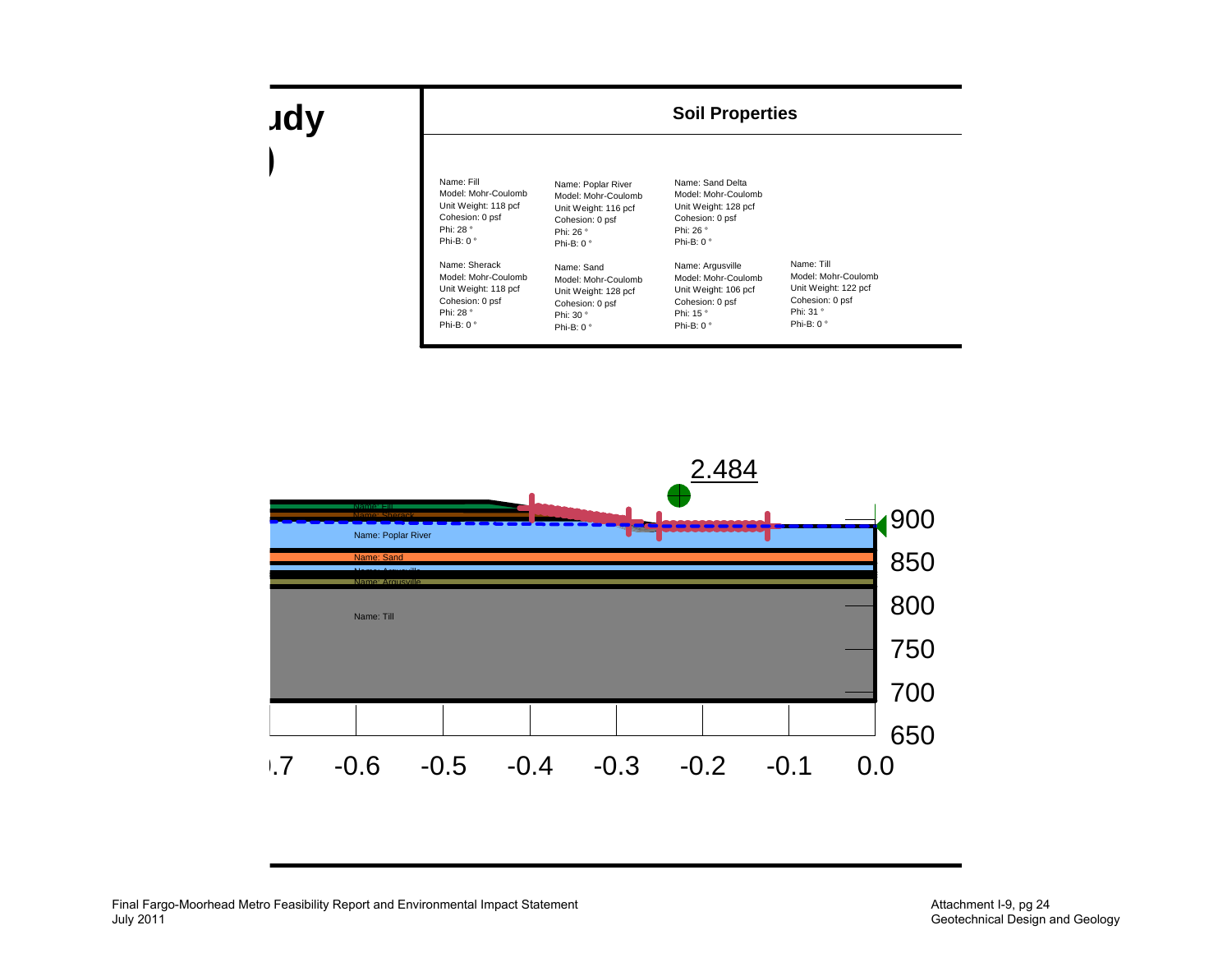

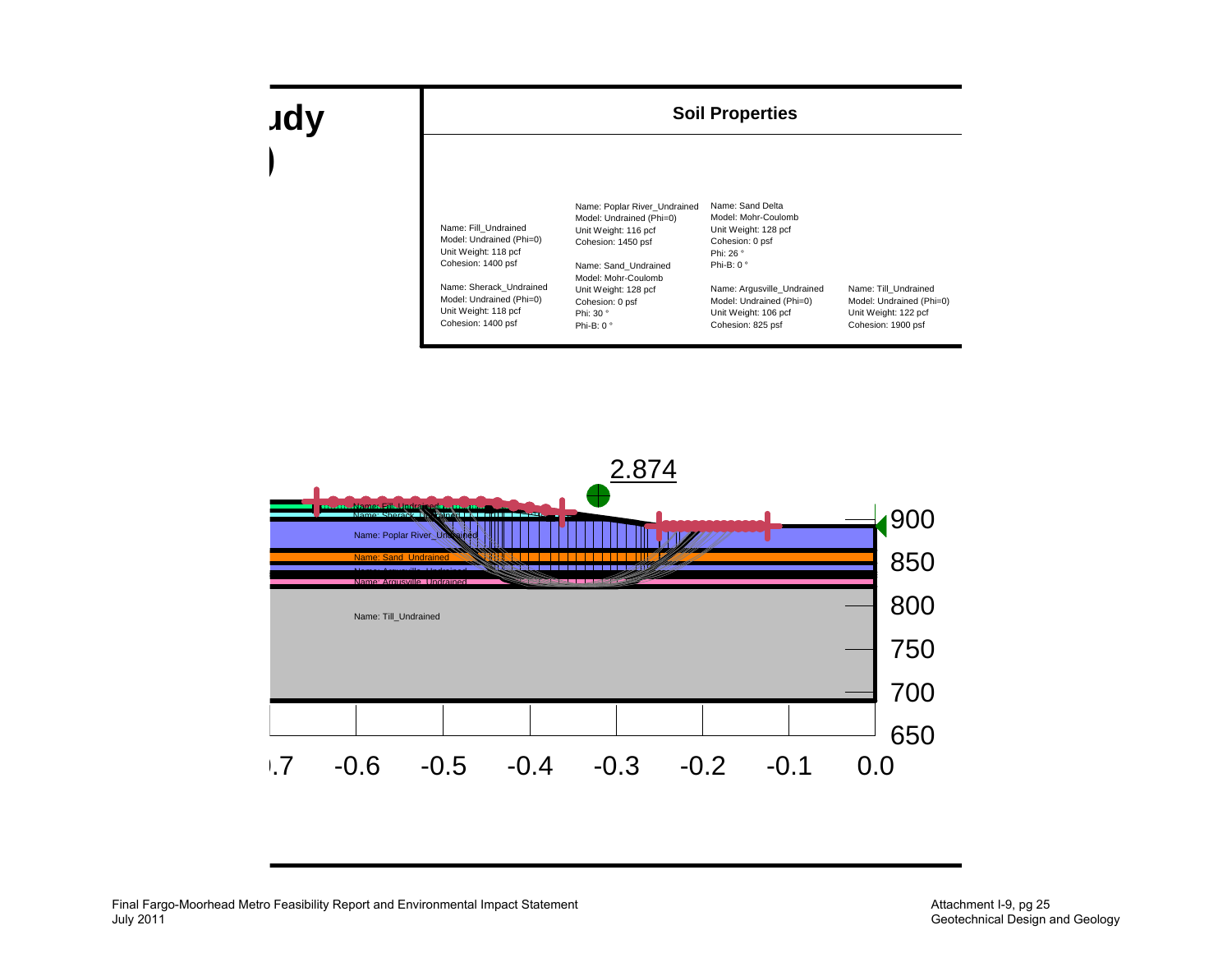AREA OF UNMODIFIED CHANNEL: 10193 SF/LF AREA OF MODIFIED CHANNEL: 12780 SF/LF

AREA OF UNMODIFIED CHANNEL: 9301.5 SF/LF AREA OF MODIFIED CHANNEL: 9569 SF/LF



FLOW AREA OF UNMODIFIED CHANNEL: 6205.875 SF/LF FLOW AREA OF MODIFIED CHANNEL: 6248.375 SF/LF

ADDITIONAL REAL ESTATE: 57.5 FT/LF

 $-57.5$ ft REQUIRED MODIFICATIONS TO CHANNEL ARE INDICATED BY THE HATCHED AREAS  $-1511.5$ ft –

ADDITIONAL REAL ESTATE: 386 FT/LF

#### FARGO-MOORHEAD METRO FEASIBILITY STUDY EAST DIVERSION REVISED ALTERNATIVE FOR SECTION 2

| 386ft<br>-- | REQUIRED MODIFICATIONS TO CHANNEL ARE<br>INDICATED BY THE HATCHED AREAS |
|-------------|-------------------------------------------------------------------------|
|             |                                                                         |

FARGO-MOORHEAD METRO FEASIBILITY STUDY EAST DIVERSION REVISED ALTERNATIVE FOR SECTION 3

 $-1943$ ft –

FLOW AREA OF UNMODIFIED CHANNEL: 6400 SF/LF FLOW AREA OF MODIFIED CHANNEL: 7817 SF/LF



Attachment I-9, pg 26 Geotechnical Design and Geology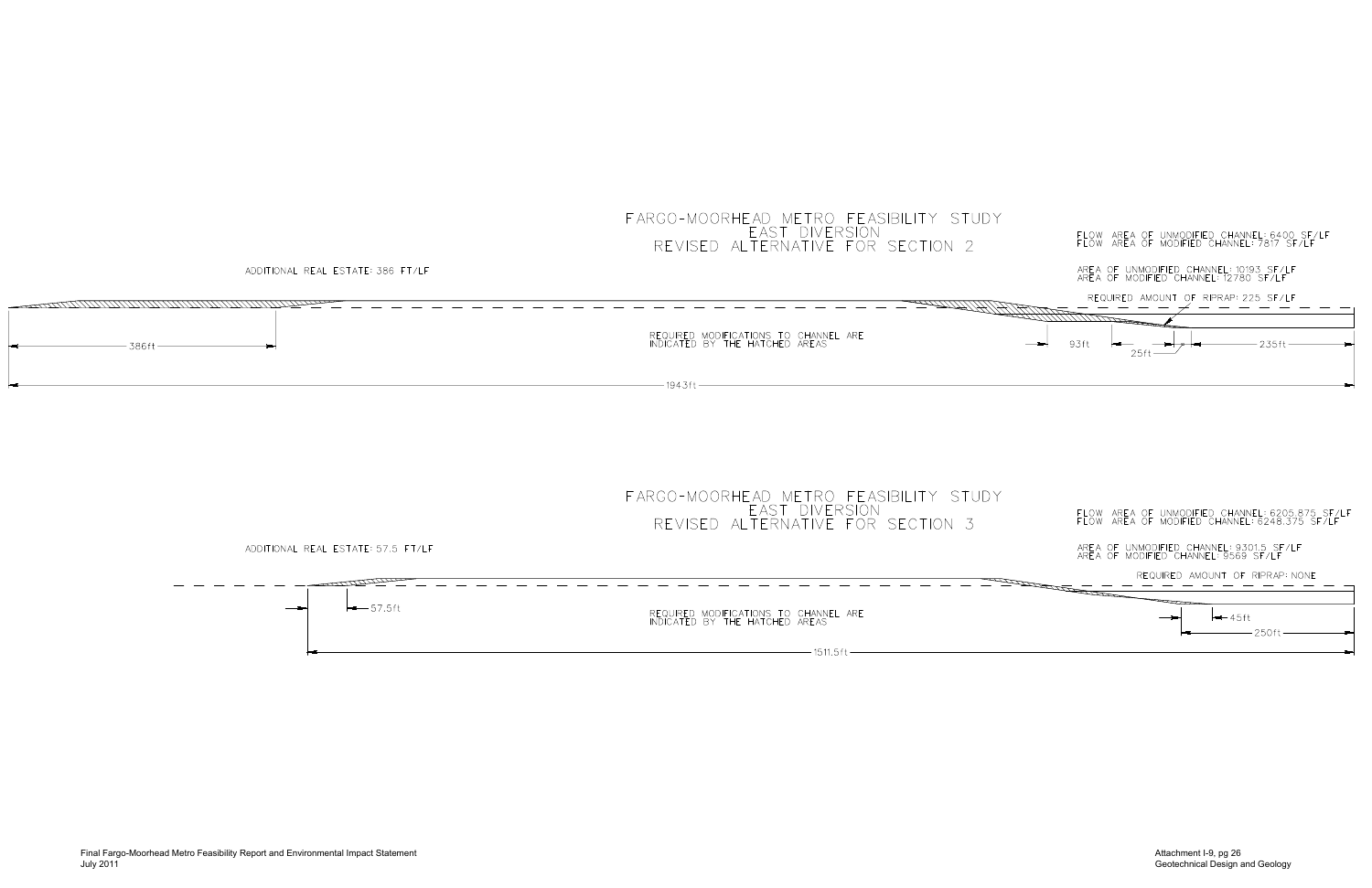

### **Fargo-Moorhead Metro Feasibility Study**

**Minnesota Diversion Alternative Configurations**

Computed By: KAH Revised By: KAH

Date: 4-Sep-08 Date: 19-Mar-10

**Due to seepage & slope stability concerns, the configuration of the diversion channel had to be modified Based on discussion with Mike Lesher (3 SEP 09), the configuration of the channel could be modifed but the flow area should be kept the same Elevations for the ground surfce, channel bottom, and water surface profile along the diversion were obtained from Moore Enginnering's MN Short Diversion calculations**

**Summary of Required Modifications**

|                |                  | <b>MN Short Diversion</b> |                                                        |                                 |                                                                                                                     | <b>Quantities Based on 1/2 of the Diversion Channel</b> |                                                    |       |                            |                     |        |                                                                                                            |                                  |        |                               |                                                             |                      |                               |
|----------------|------------------|---------------------------|--------------------------------------------------------|---------------------------------|---------------------------------------------------------------------------------------------------------------------|---------------------------------------------------------|----------------------------------------------------|-------|----------------------------|---------------------|--------|------------------------------------------------------------------------------------------------------------|----------------------------------|--------|-------------------------------|-------------------------------------------------------------|----------------------|-------------------------------|
| <b>Section</b> | Location<br>(FT) | Ground<br>FT,             | <b>Bottom of I</b><br><b>Elevation</b> Channel<br>(FT) | Water<br><b>Profile</b><br>(FT) | <b>Required Modification</b>                                                                                        | Channel Channel<br><b>Width</b><br>(FT)                 | <b>Original   Modified</b><br><b>Width</b><br>(FT) |       | <b>Original</b><br>(SF/LF) | Modified<br>(SF/LF) |        | <b>Original</b><br>Decrease Flow Area Flow Area   Increase   Excavation   Excavation   Increase<br>(SF/LF) | <b>Modified</b><br>$\sqrt{SFLF}$ |        | Real<br><b>Estate</b><br>(FT) | <b>Original</b>   Modified<br>Real<br><b>Estate</b><br>(FT) | %<br><b>Increase</b> | Required<br>Riprap<br>(SF/LF) |
|                | 69000            | 911                       | 882                                                    | 902                             | Slope in Brenna flatten to 1V:10H, 9 FT up; 25<br>FT wide riprap berm added to slope cut in<br>Brenna: 118 FT bench | 250                                                     | 235                                                | 6.0%  | 6,400                      | 7,817               | 22.13% | 10,193                                                                                                     | 12.780                           | 25.38% | 1,557                         | 1.943                                                       | 24.79%               | 225                           |
|                | 96000            | 913                       | 886                                                    |                                 | 905.5 Slope in Brenna flatten to 1V:12H, 14 FT up                                                                   | 250                                                     | 205                                                | 18.0% | 6.206                      | 6.248               | 0.68%  | 9,302                                                                                                      | 9.569                            | 2.88%  | .454                          | 1.512                                                       | 3.95%                |                               |

|                |          | <b>MN Short Diversion</b>  |                                    |                         |                                        |                   |                                 |       |                 |                 |                 | <b>Quantities Based on the FULLDiversion Channel</b> |                    |                                                 |                                   |                 |                                  |
|----------------|----------|----------------------------|------------------------------------|-------------------------|----------------------------------------|-------------------|---------------------------------|-------|-----------------|-----------------|-----------------|------------------------------------------------------|--------------------|-------------------------------------------------|-----------------------------------|-----------------|----------------------------------|
| <b>Section</b> | Location | Ground<br><b>Elevation</b> | <b>Bottom of</b><br><b>Channel</b> | Water<br><b>Profile</b> | <b>Required Length of Modification</b> | Original<br>Width | Channel Channel<br><b>Width</b> |       | <b>Original</b> | <b>Modified</b> | <b>Original</b> | <b>Modified</b>                                      | <b>on Increase</b> | <b>Original</b><br><b>Real</b><br><b>Estate</b> | Modified<br>Real<br><b>Estate</b> | <b>Increase</b> | <b>Required</b><br><b>Riprap</b> |
|                |          |                            | <b>IFT</b>                         | (FT)                    |                                        | <b>FT</b>         |                                 |       | (SF/LF)         | $S$ F/LF        | (CY)            | (CY)                                                 |                    | (ACRE)                                          | <b>ASE</b>                        |                 | <b>CVV</b>                       |
|                | 69000    | 911                        | 882                                | 902                     | 16,000                                 | 500               | 470                             | 6.0%  | 12,800          | 15.633          |                 | 22.13% 12,080,593 15,146,667                         | 25.38%             | 1.144                                           | 1.427                             |                 | 24.79% 266,667                   |
|                | 96000    | 913                        | 886                                | 905.5                   | 73,500                                 | 500               | 410                             | 18.0% | 12,412          | 12,497          |                 | 0.68% 50,641,500 52,097,889                          | 2.88%              | 4,907                                           | 5,101                             | 3.95%           |                                  |

| <b>Mod Type</b> | <b>Start</b> | End     | Length |       |
|-----------------|--------------|---------|--------|-------|
|                 | 35,500       | 65,000  | 29.500 | 22%   |
|                 | 65,000       | 81.000  | 16.000 | 12%   |
|                 | 81.000       | 125,000 | 44.000 | 33%   |
|                 |              |         | 89.500 | 66.9% |

Total Diversion Channel Length 133,745

44,245

| Weighted Average for Increased Quantities |                                  |                                |                                           |                                          |  |  |
|-------------------------------------------|----------------------------------|--------------------------------|-------------------------------------------|------------------------------------------|--|--|
|                                           | Length                           | Increased<br><b>Excavation</b> | <b>Increased</b><br>Real<br><b>Estate</b> | <b>Required</b><br><b>Riprap</b><br>(CY) |  |  |
| No Mod                                    | 44,245                           |                                |                                           |                                          |  |  |
| Mod <sub>2</sub>                          | 16,000                           | 25.4%                          | 24.8%                                     | 266,667                                  |  |  |
| Mod <sub>3</sub>                          | 73,500                           | 2.9%                           | 4.0%                                      |                                          |  |  |
| <b>Total Length</b>                       | 133,745                          |                                |                                           |                                          |  |  |
|                                           | <b>Weighted Average Increase</b> | 4.6%                           | 5.1%                                      | 266,667                                  |  |  |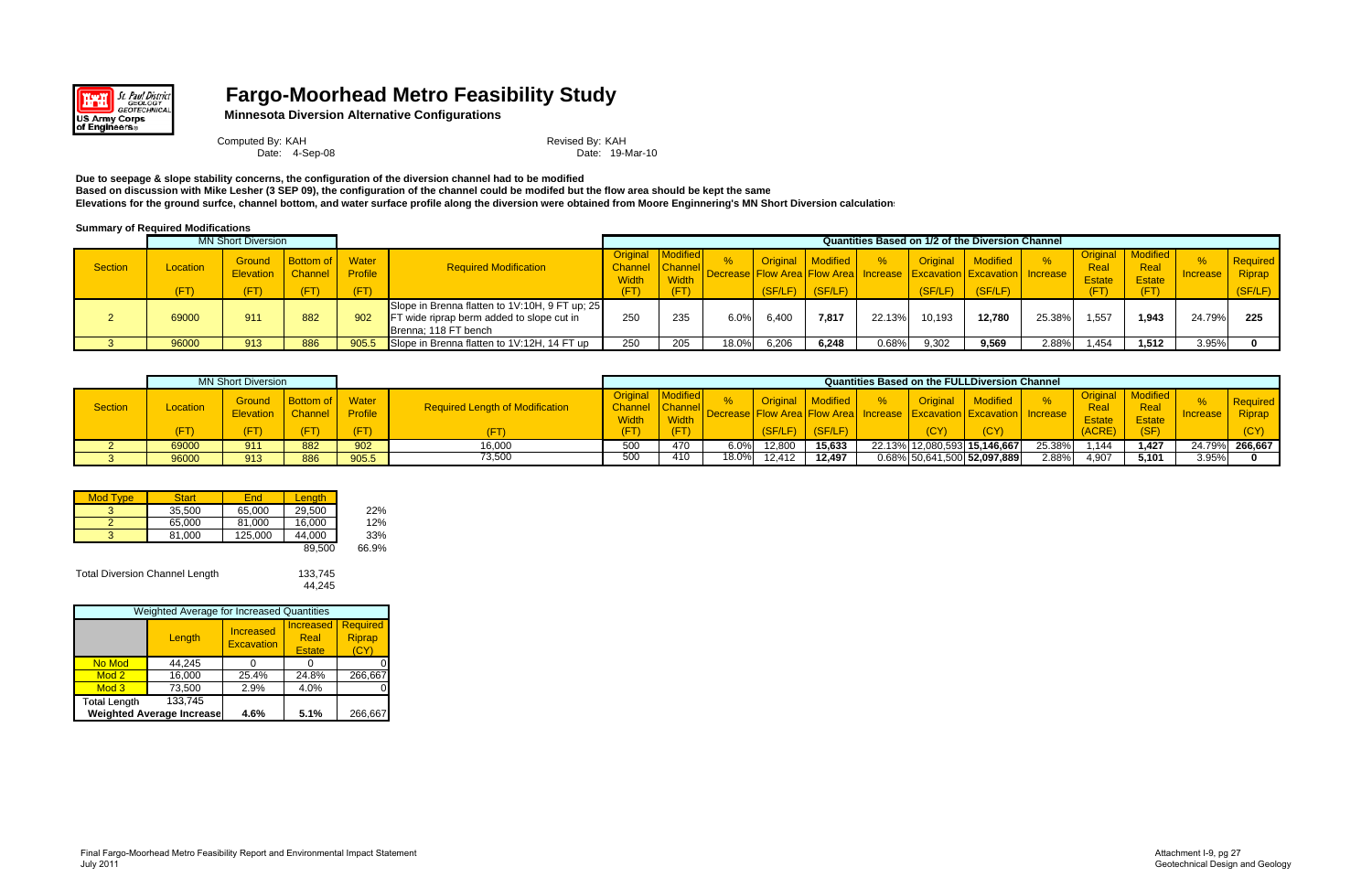

### **Fargo-Moorhead Metro Feasibility Study**

**Minnesota Diversion Alternative Lengths**

| Computed By: KAH |          | Revised By: |
|------------------|----------|-------------|
| Date:            | 4-Sep-09 | Date:       |

| Sounding   Location |          | <b>Elevation</b> | <b>Bottom Elevation</b> |        | <b>Top of Sherack</b> |         | <b>Top of Brenna</b> |                | <b>Notes</b>                   |
|---------------------|----------|------------------|-------------------------|--------|-----------------------|---------|----------------------|----------------|--------------------------------|
| 09-11C              | $\Omega$ | 888.2            | 875                     | -6     | 882.2                 | $-25$   | 863.2                |                |                                |
| 09-27C              | 3400     | 886.2            | 875                     | $-5$   | 881.2                 | $-29$   | 857.2                |                |                                |
| 09-28C              | 9000     | 888.4            | 876                     | -8     | 880.4                 | -30     | 858.4                |                |                                |
| 09-30C              | 15000    | 892.4            | 877                     | -6     | 886.4                 | -33     | 859.4                |                |                                |
| 09-29C              | 20100    | 891              | 877                     | -6     | 885                   | -38     | 853                  |                |                                |
| 09-12C              | 24500    | 894              | 878                     | $-2$   | 892                   | $-29.5$ | 864.5                |                |                                |
| 09-31C              | 30100    | 895.8            | 878                     | $-3$   | 892.8                 | $-26$   | 869.8                |                |                                |
| 09-35C              | 35500    | 902.4            | 878                     | $-4$   | 898.4                 | $-28$   | 874.4                | Questionable   | Start Mod #3 at 35500          |
| 09-33C              | 50000    | 907.3            | 880                     | $-2$   | 905.3                 | $-32$   | 875.3                | Questionable   |                                |
| 09-37C              | 57100    | 909.7            | 880                     | $-2$   | 907.7                 | $-17$   | 892.7                | Brenna exposed |                                |
| 09-38C              | 62500    | 907.8            | 881                     |        | 907.8                 | $-23$   | 884.8                | Brenna exposed | Continue with Mod #3 to 65000  |
| 09-14C              | 67600    | 913.1            | 882                     | $-3$   | 910.1                 | $-28$   | 885.1                | Sand below     | Start Mod #2 at 65000          |
| 09-39C              | 73000    | 910.5            | 882                     |        | 910.5                 | $-17$   | 893.5                | Brenna exposed |                                |
| 09-40C              | 78700    | 912.8            | 883                     | $-3$   | 909.8                 | $-20$   | 892.8                | Sand below     | Continue with Mod #2 to 81000  |
| 09-42C              | 84100    | 912.2            | 884                     |        | 912.2                 | $-15$   | 897.2                | Brenna exposed | Start Mod #3 at 81000          |
| 09-43C              | 90000    | 912.7            | 885                     |        | 912.7                 | $-17$   | 895.7                | Brenna exposed |                                |
| 09-15C              | 95000    | 914.9            | 886                     | $-3.5$ | 911.4                 | $-14.5$ | 900.4                | Brenna exposed |                                |
| 09-44C              | 100000   | 915.8            | 887                     |        | 915.8                 | $-15$   | 900.8                | Brenna exposed |                                |
| 09-45C              | 108000   | 920.4            | 888                     |        | 920.4                 | $-19$   | 901.4                | Brenna exposed |                                |
| 09-46C              | 114000   | 916.5            | 890                     |        | 916.5                 | $-18$   | 898.5                | Brenna exposed |                                |
| 09-48C              | 120000   | 912.7            | 891                     |        | 912.7                 | $-20$   | 892.7                | Brenna exposed | Continue with Mod #3 to 125000 |
| 09-50C              | 130250   | 913.4            | 893                     |        | 913.4                 | $-26$   | 887.4                |                |                                |
| 09-51C              | 133000   | 911.8            | 893                     |        | 911.8                 | -25     | 886.8                |                |                                |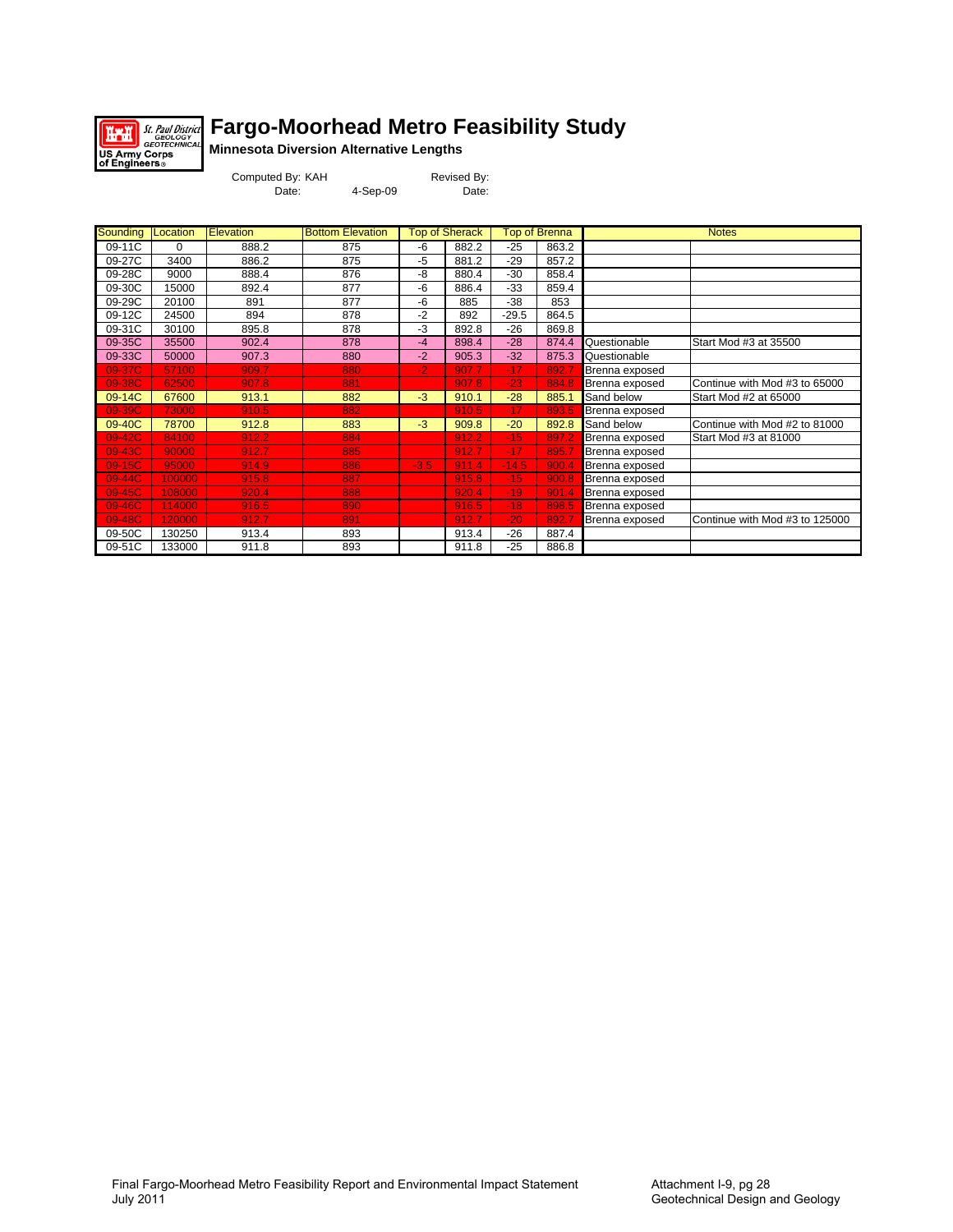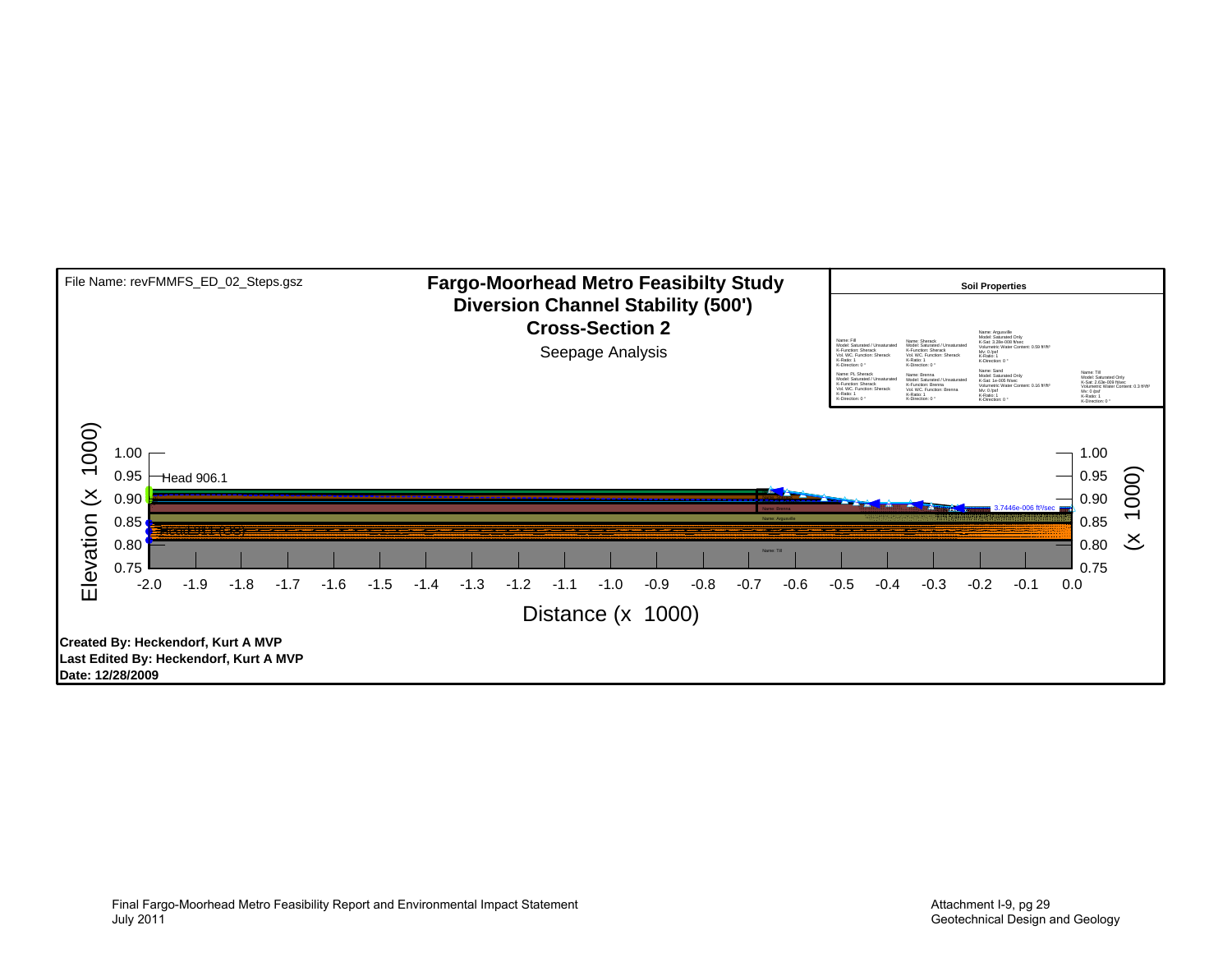| Name: Fill<br>Model: Saturated / Unsaturated<br>K-Function: Sherack<br>Vol. WC. Function: Sherack<br>K-Ratio: 1<br>K-Direction: $0^{\circ}$ | Name: Sherack<br>Model: Saturated / Unsaturated<br>K-Function: Sherack<br>Vol. WC. Function: Sherack<br>K-Ratio: 1<br>K-Direction: $0^{\circ}$ | Name: Argusville<br>Model: Saturated Only<br>K-Sat: 3.28e-008 ft/sec<br>Volumetric Water Content: 0.59 ft <sup>3/ft3</sup><br>$Mv: 0$ /psf<br>K-Ratio: 1<br>K-Direction: $0^{\circ}$ |                                                                                                                          |
|---------------------------------------------------------------------------------------------------------------------------------------------|------------------------------------------------------------------------------------------------------------------------------------------------|--------------------------------------------------------------------------------------------------------------------------------------------------------------------------------------|--------------------------------------------------------------------------------------------------------------------------|
| Name: PL Sherack<br>Model: Saturated / Unsaturated<br>K-Function: Sherack<br>Vol. WC. Function: Sherack<br>K-Ratio: 1<br>K-Direction: 0 °   | Name: Brenna<br>Model: Saturated / Unsaturated<br>K-Function: Brenna<br>Vol. WC. Function: Brenna<br>K-Ratio: 1<br>K-Direction: $0^{\circ}$    | Name: Sand<br>Model: Saturated Only<br>$K-Sat: 1e-005$ ft/sec<br>Volumetric Water Content: 0.16 ft <sup>3/ft3</sup><br>$Mv: 0$ /psf<br>K-Ratio: 1<br>K-Direction: $0^{\circ}$        | Name: Till<br>Model: Saturated<br>K-Sat: 2.63e-009<br>Volumetric Water<br>$Mv: 0$ /psf<br>K-Ratio: 1<br>K-Direction: 0 ° |

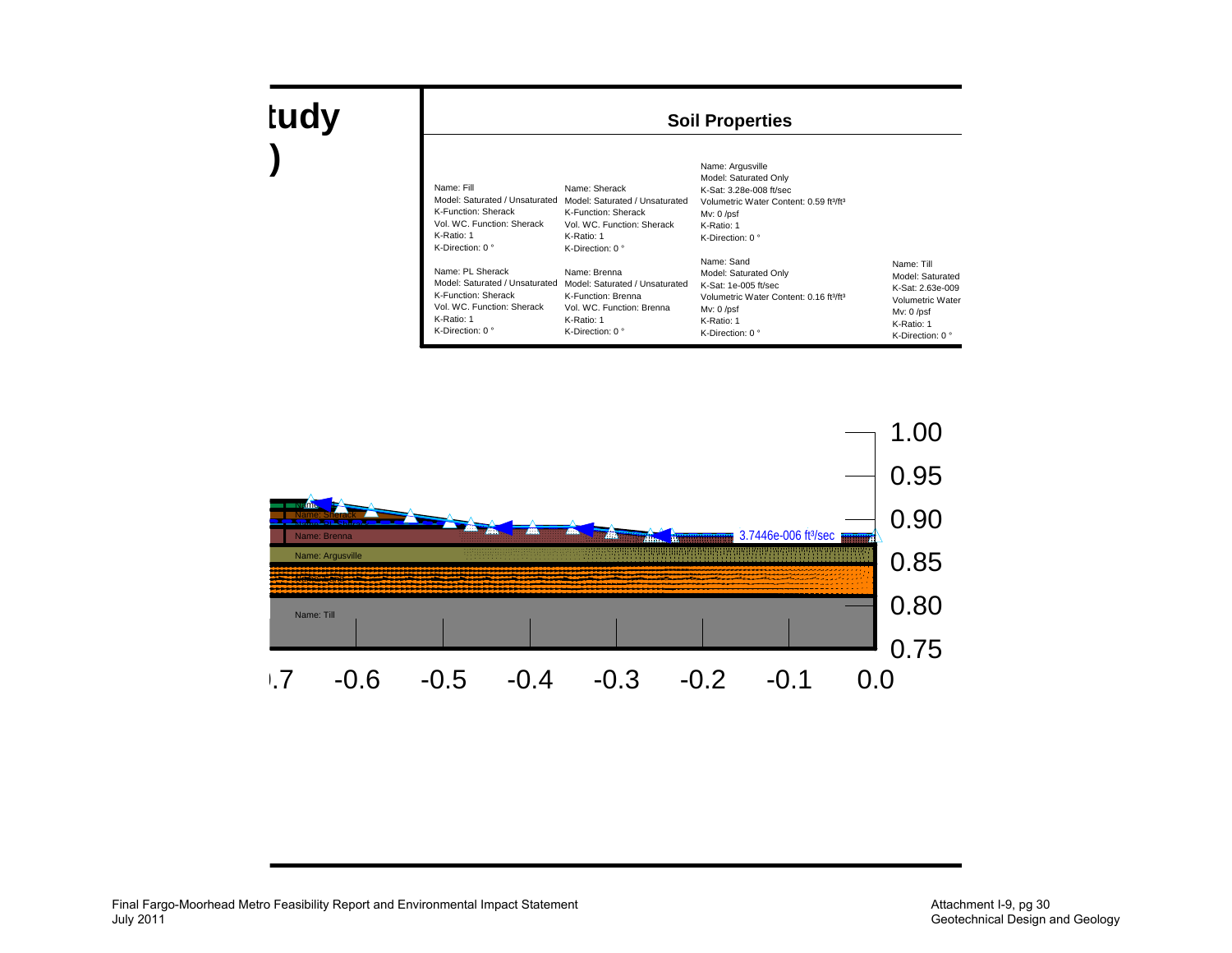| <b>Soil Properties</b>                                                                                         |                                                                                                                    |                                                                                                                      |                                                                                                             |  |  |  |  |
|----------------------------------------------------------------------------------------------------------------|--------------------------------------------------------------------------------------------------------------------|----------------------------------------------------------------------------------------------------------------------|-------------------------------------------------------------------------------------------------------------|--|--|--|--|
| Name: Fill<br>Model: Mohr-Coulomb<br>Unit Weight: 118 pcf<br>Cohesion: 0 psf<br>Phi: 28°<br>Phi-B: $0^{\circ}$ | Name: Sherack<br>Model: Mohr-Coulomb<br>Unit Weight: 118 pcf<br>Cohesion: 0 psf<br>Phi: 28 °<br>Phi-B: $0^{\circ}$ | Name: Argusville<br>Model: Mohr-Coulomb<br>Unit Weight: 106 pcf<br>Cohesion: 0 psf<br>Phi: 15°<br>Phi-B: $0^{\circ}$ | Name: Riprap<br>Model: Mohr-Coul<br>Unit Weight: 125 p<br>Cohesion: 0 psf<br>Phi: 30°<br>Phi-B: $0^{\circ}$ |  |  |  |  |
| Name: PL Sherack<br>Model: Mohr-Coulomb                                                                        | Name: Brenna<br>Model: Mohr-Coulomb                                                                                | Name: Sand<br>Model: Mohr-Coulomb                                                                                    | Name: Till<br>Model: Mohr-Coul                                                                              |  |  |  |  |

Model: Mohr-Coulomb Unit Weight: 128 pcf Cohesion: 0 psf Phi: 30 °Phi-B: 0 °

Unit Weight: 122 | Cohesion: 0 psf Phi: 31 °Phi-B: 0 °



Unit Weight: 103 pcf Cohesion: 0 psf Phi: 13 °Phi-B: 0 °

Unit Weight: 112 pcf Cohesion: 0 psf Phi: 19 °Phi-B: 0 °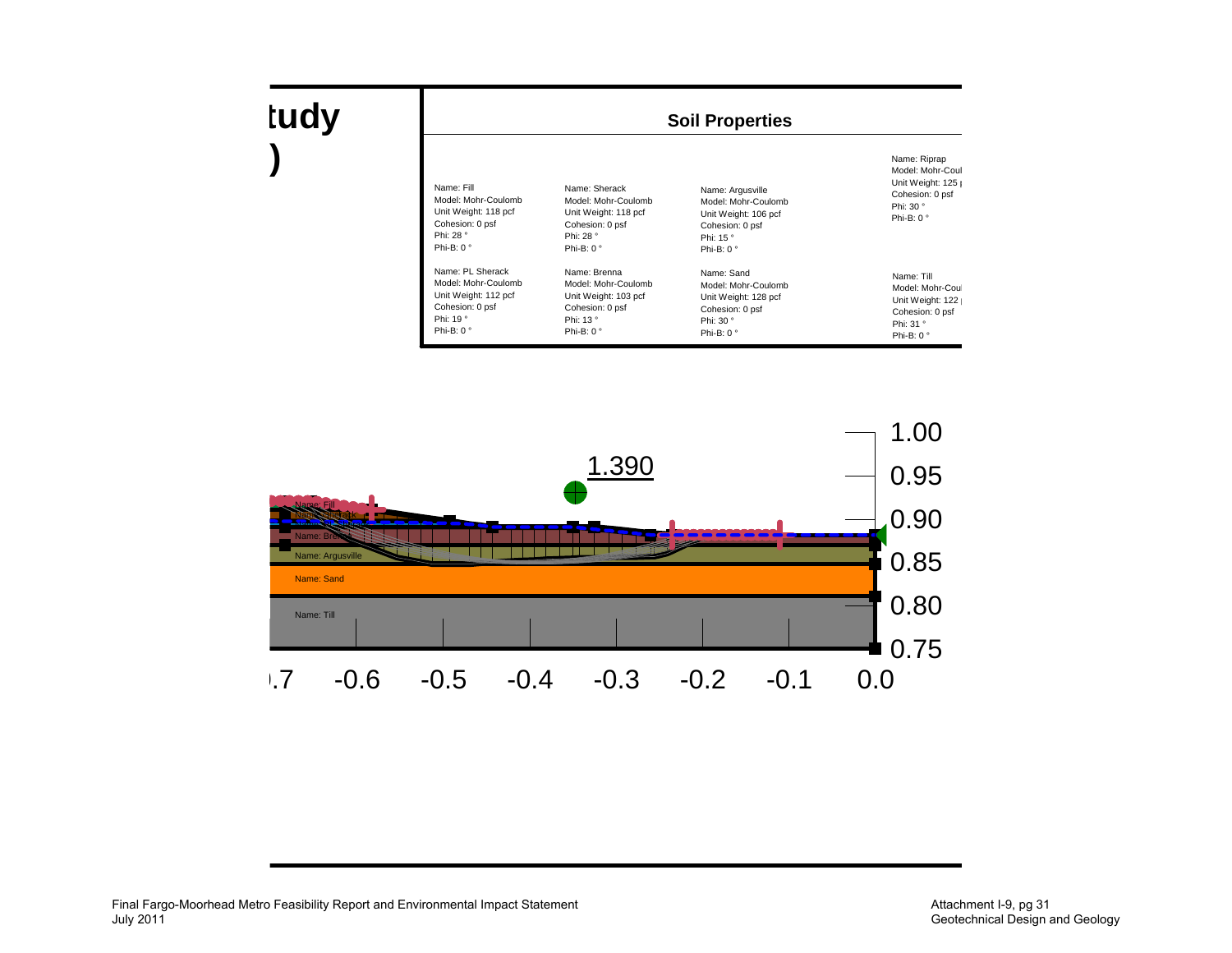| <b>Soil Properties</b> |                      |                      |                    |  |  |  |
|------------------------|----------------------|----------------------|--------------------|--|--|--|
| Name: Fill             | Name: Sherack        | Name: Argusville     | Name: Riprap       |  |  |  |
| Model: Mohr-Coulomb    | Model: Mohr-Coulomb  | Model: Mohr-Coulomb  | Model: Mohr-Coul   |  |  |  |
| Unit Weight: 118 pcf   | Unit Weight: 118 pcf | Unit Weight: 106 pcf | Unit Weight: 125 r |  |  |  |
| Cohesion: 0 psf        | Cohesion: 0 psf      | Cohesion: 0 psf      | Cohesion: 0 psf    |  |  |  |
| Phi: 28°               | Phi: 28°             | Phi: 15°             | Phi: 30°           |  |  |  |
| Phi-B: $0^{\circ}$     | Phi-B: $0^{\circ}$   | Phi-B: $0^{\circ}$   | Phi-B: $0^{\circ}$ |  |  |  |
| Name: PL Sherack       | Name: Brenna         | Name: Sand           | Name: Till         |  |  |  |
| Model: Mohr-Coulomb    | Model: Mohr-Coulomb  | Model: Mohr-Coulomb  | Model: Mohr-Coul   |  |  |  |
| Unit Weight: 112 pcf   | Unit Weight: 103 pcf | Unit Weight: 128 pcf | Unit Weight: 122   |  |  |  |
| Cohesion: 0 psf        | Cohesion: 0 psf      | Cohesion: 0 psf      | Cohesion: 0 psf    |  |  |  |
| Phi: 19°               | Phi: 13°             | Phi: 30°             | Phi: 31 °          |  |  |  |
| Phi-B: 0 °             | Phi-B: $0^{\circ}$   | Phi-B: 0 °           | Phi-B: $0^{\circ}$ |  |  |  |

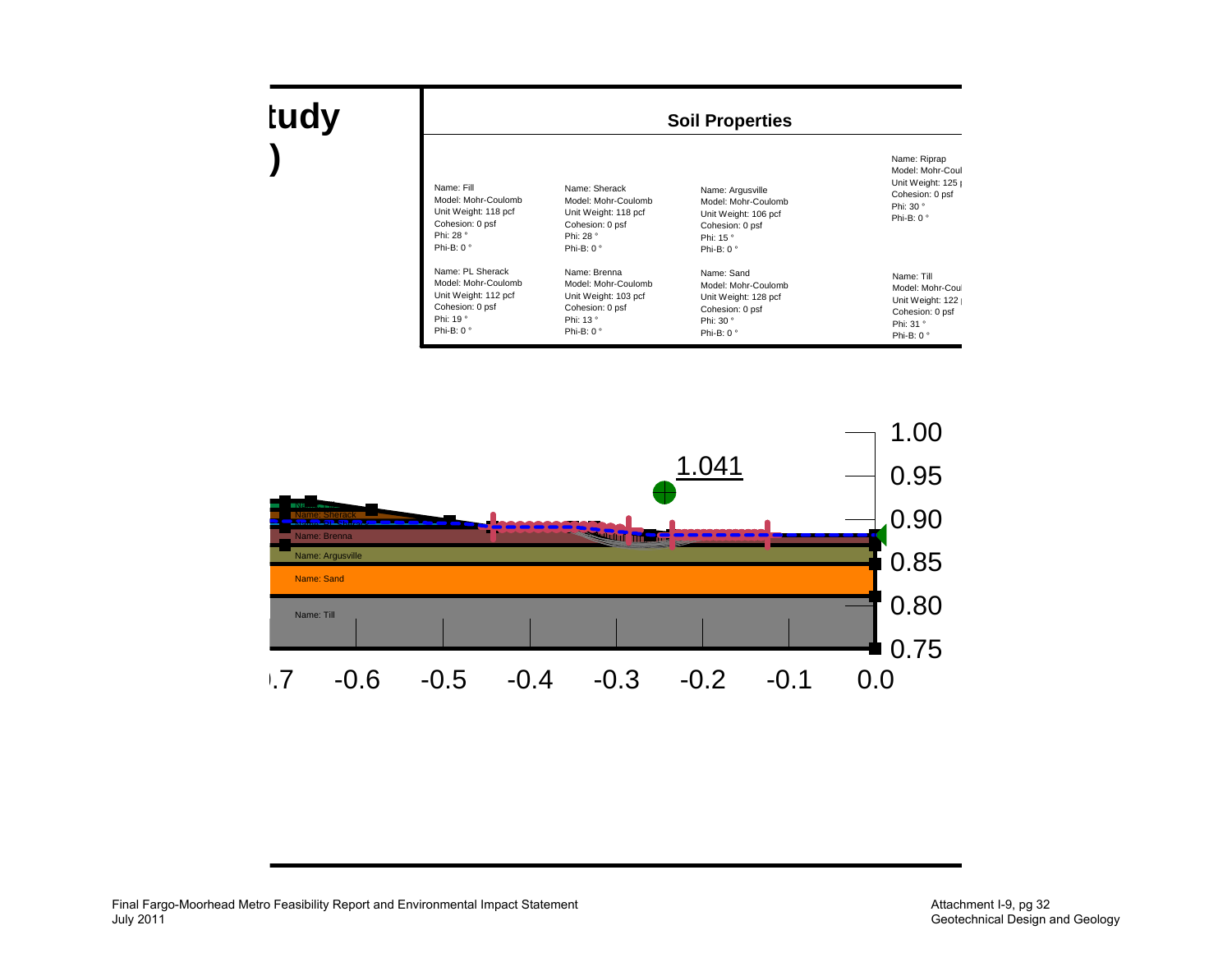| tudy |                                                                                                                                                                                                        | <b>Soil Properties</b>                                                                                                                                                                               |                                                                                                                                                                                                                         |                                                                                                                                                                                              |  |  |  |  |
|------|--------------------------------------------------------------------------------------------------------------------------------------------------------------------------------------------------------|------------------------------------------------------------------------------------------------------------------------------------------------------------------------------------------------------|-------------------------------------------------------------------------------------------------------------------------------------------------------------------------------------------------------------------------|----------------------------------------------------------------------------------------------------------------------------------------------------------------------------------------------|--|--|--|--|
|      | Name: Fill Undrained<br>Model: Undrained (Phi=0)<br>Unit Weight: 118 pcf<br>Cohesion: 1400 psf<br>Name: PL Sherack Undrained<br>Model: Undrained (Phi=0)<br>Unit Weight: 112 pcf<br>Cohesion: 1150 psf | Name: Sherack Undrained<br>Model: Undrained (Phi=0)<br>Unit Weight: 118 pcf<br>Cohesion: 1400 psf<br>Name: Brenna Undrained<br>Model: Undrained (Phi=0)<br>Unit Weight: 103 pcf<br>Cohesion: 650 psf | Name: Argusville Undrained<br>Model: Undrained (Phi=0)<br>Unit Weight: 106 pcf<br>Cohesion: 825 psf<br>Name: Sand Undrained<br>Model: Mohr-Coulomb<br>Unit Weight: 128 pcf<br>Cohesion: 0 psf<br>Phi: 30 °<br>Phi-B: 0° | Name: Riprap<br>Model: Mohr-Coul<br>Unit Weight: 125 r<br>Cohesion: 0 psf<br>Phi: 30 °<br>Phi-B: $0^{\circ}$<br>Name: Till Undra<br>Model: Undrained<br>Unit Weight: 122<br>Cohesion: 1900 p |  |  |  |  |

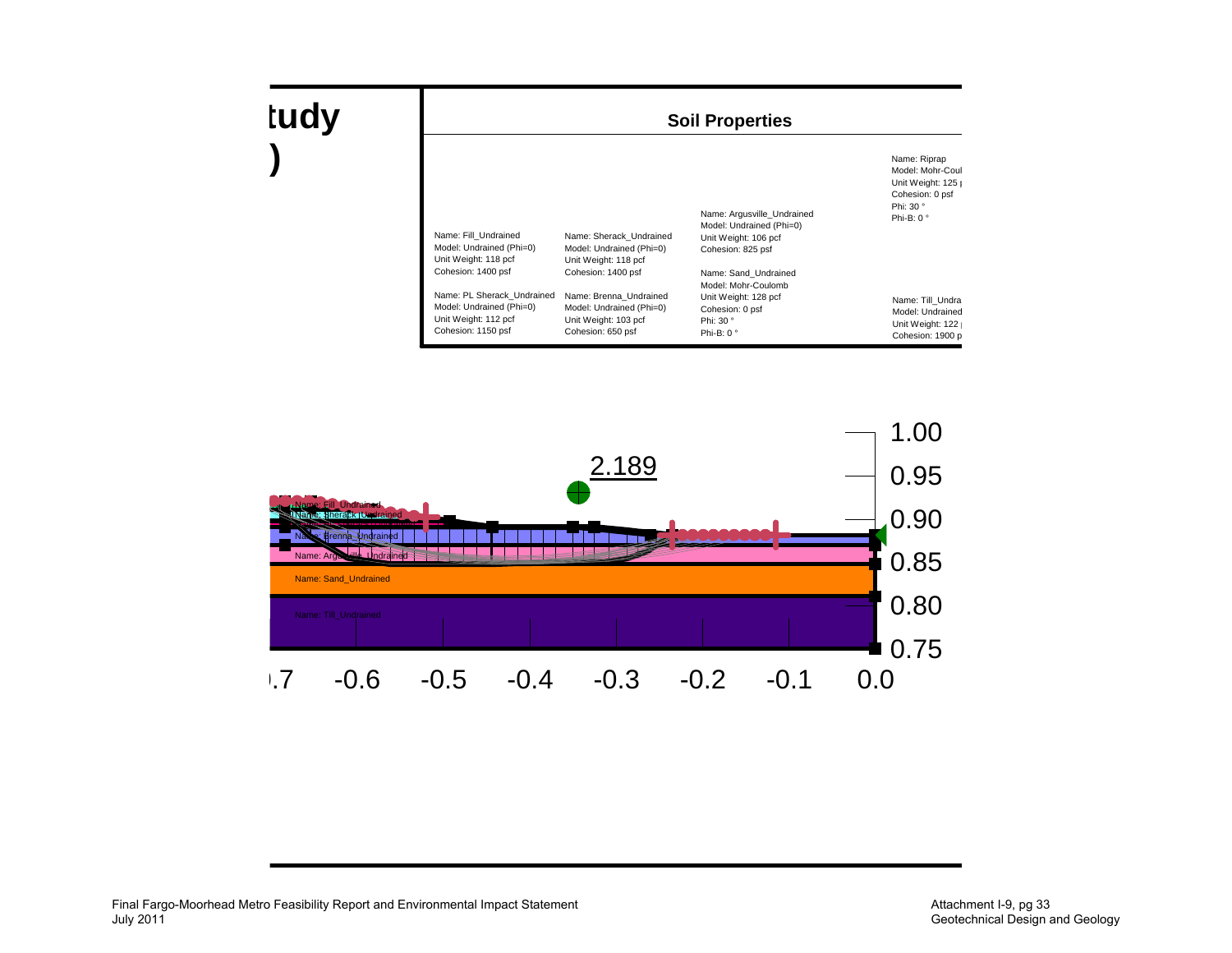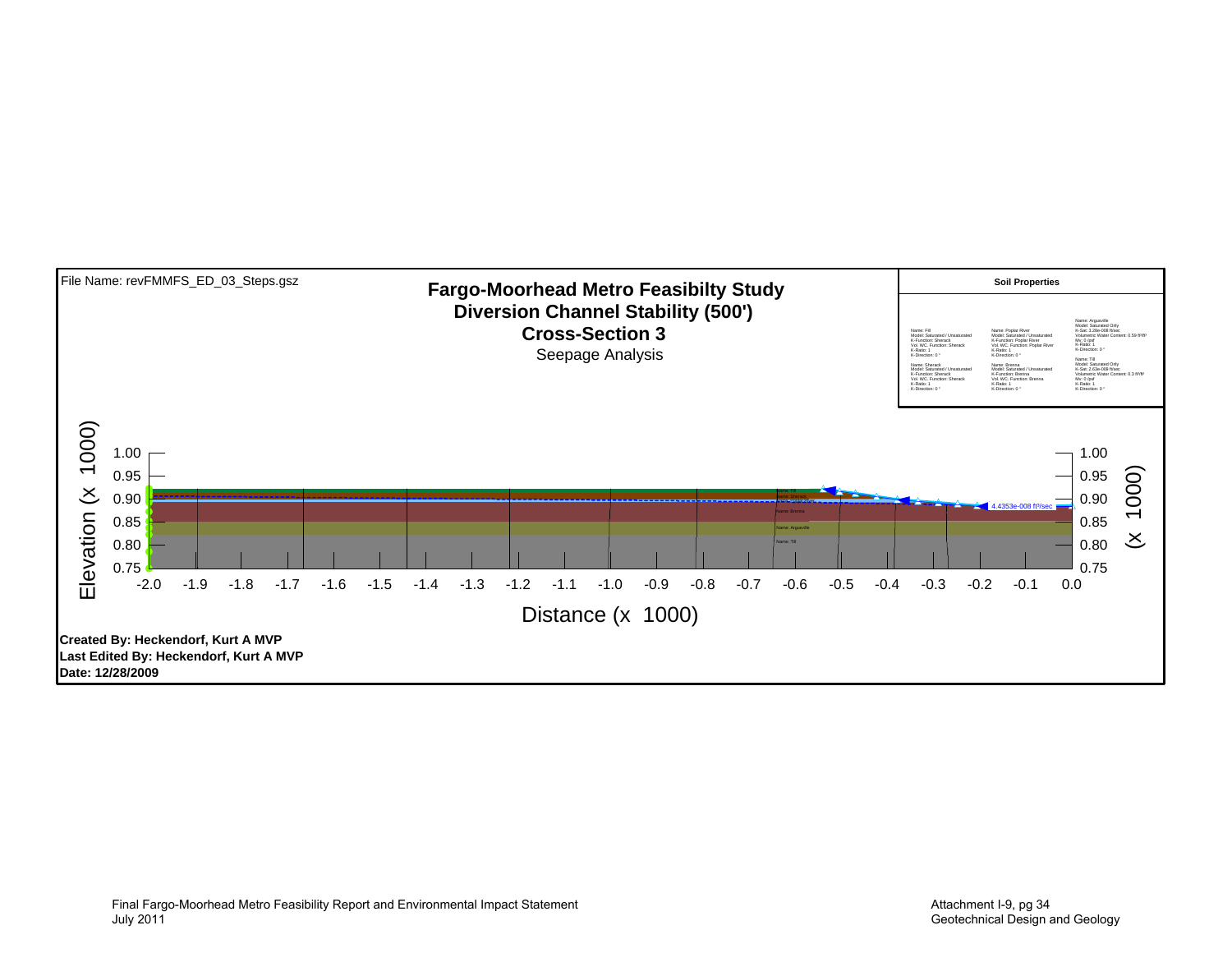#### **Soil Properties**

| Name: Fill<br>Model: Saturated / Unsaturated<br>K-Function: Sherack<br>Vol. WC. Function: Sherack<br>K-Ratio: 1<br>K-Direction: 0 °    | Name: Poplar River<br>Model: Saturated / Unsaturated<br>K-Function: Poplar River<br>Vol. WC. Function: Poplar River<br>K-Ratio: 1<br>K-Direction: $0^{\circ}$ |
|----------------------------------------------------------------------------------------------------------------------------------------|---------------------------------------------------------------------------------------------------------------------------------------------------------------|
| Name: Sherack<br>Model: Saturated / Unsaturated<br>K-Function: Sherack<br>Vol. WC. Function: Sherack<br>K-Ratio: 1<br>K-Direction: 0 ° | Name: Brenna<br>Model: Saturated / Unsaturated<br>K-Function: Brenna<br>Vol. WC. Function: Brenna<br>K-Ratio: 1<br>K-Direction: 0°                            |

Name: Argusville Model: Saturated Or K-Sat: 3.28e-008 ft/sVolumetric Water Co Mv: 0 /psf K-Ratio: 1 K-Direction: 0 ° Name: Till Model: Saturated Or K-Sat: 2.63e-009 ft/sVolumetric Water Co

Mv: 0 /psf K-Ratio: 1 K-Direction: 0 °

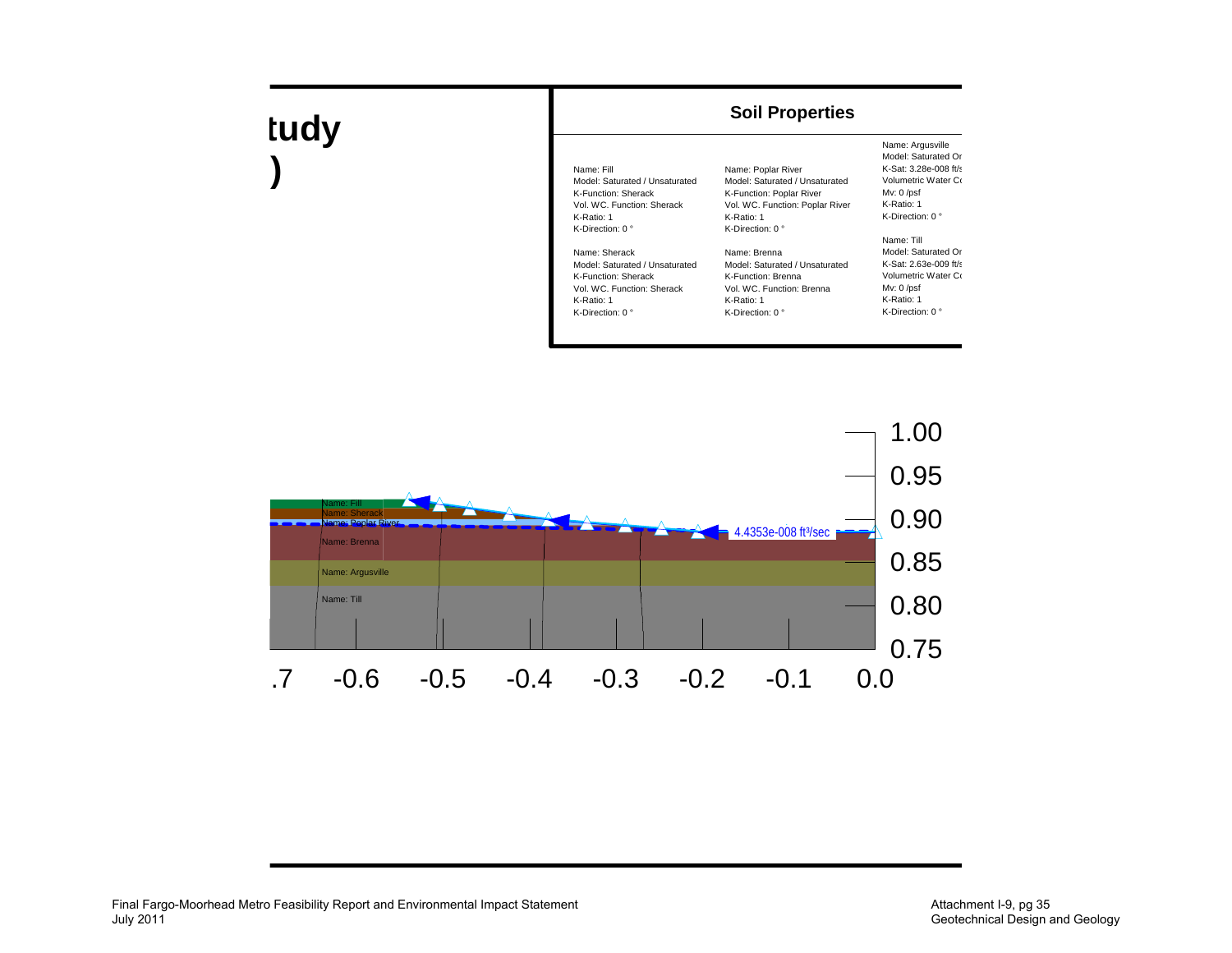

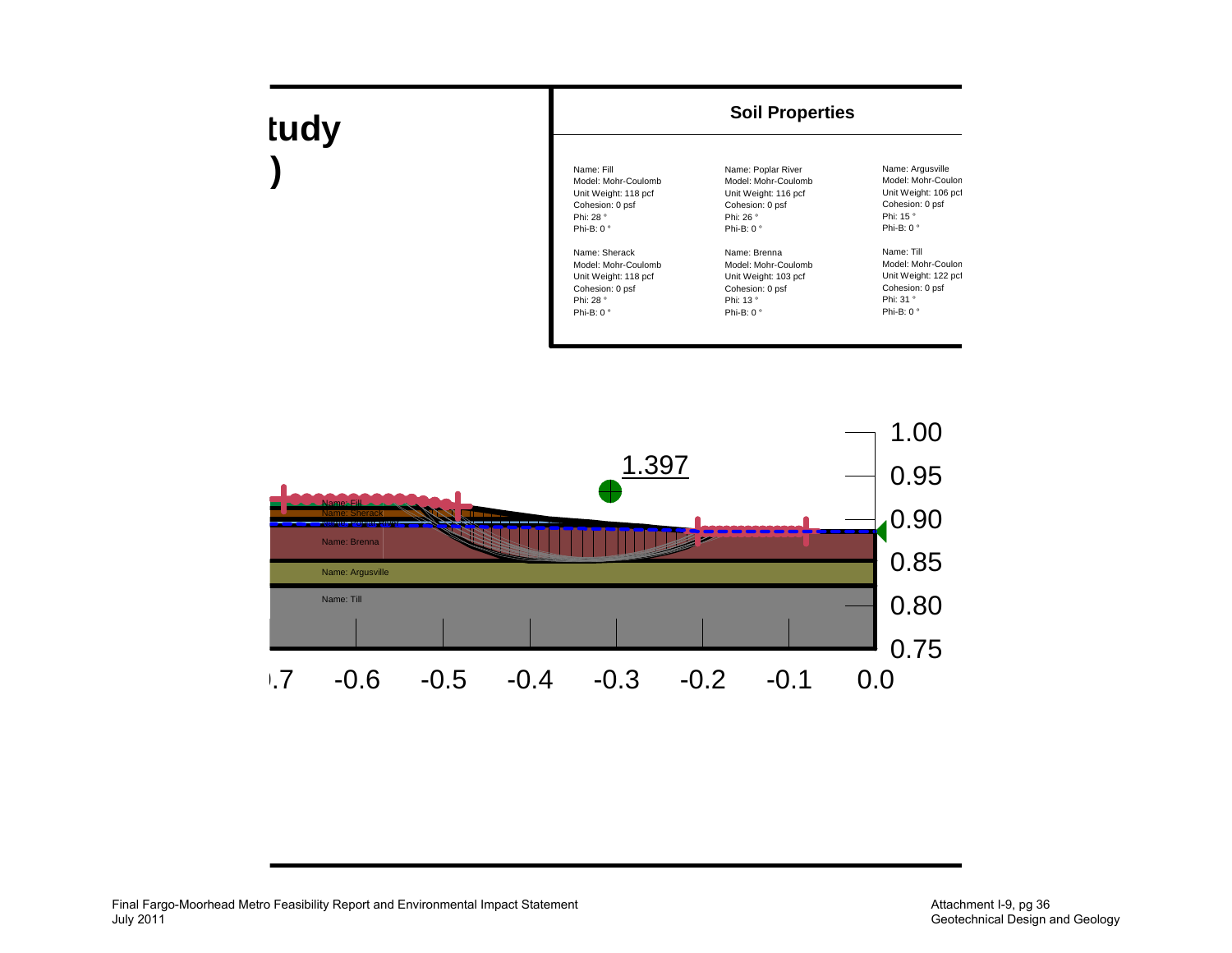| tudy | <b>Soil Properties</b>                                                                                          |                                                                                                                         |                                                                                                                     |
|------|-----------------------------------------------------------------------------------------------------------------|-------------------------------------------------------------------------------------------------------------------------|---------------------------------------------------------------------------------------------------------------------|
|      | Name: Fill<br>Model: Mohr-Coulomb<br>Unit Weight: 118 pcf<br>Cohesion: 0 psf<br>Phi: 28 °<br>Phi-B: $0^{\circ}$ | Name: Poplar River<br>Model: Mohr-Coulomb<br>Unit Weight: 116 pcf<br>Cohesion: 0 psf<br>Phi: 26 °<br>Phi-B: $0^{\circ}$ | Name: Argusville<br>Model: Mohr-Coulon<br>Unit Weight: 106 pcf<br>Cohesion: 0 psf<br>Phi: 15°<br>Phi-B: $0^{\circ}$ |
|      | Name: Sherack<br>Model: Mohr-Coulomb<br>Unit Weight: 118 pcf<br>Cohesion: 0 psf<br>Phi: 28 °<br>Phi-B: 0 °      | Name: Brenna<br>Model: Mohr-Coulomb<br>Unit Weight: 103 pcf<br>Cohesion: 0 psf<br>Phi: 13°<br>Phi-B: $0^{\circ}$        | Name: Till<br>Model: Mohr-Coulon<br>Unit Weight: 122 pcf<br>Cohesion: 0 psf<br>Phi: 31 °<br>Phi-B: $0^{\circ}$      |